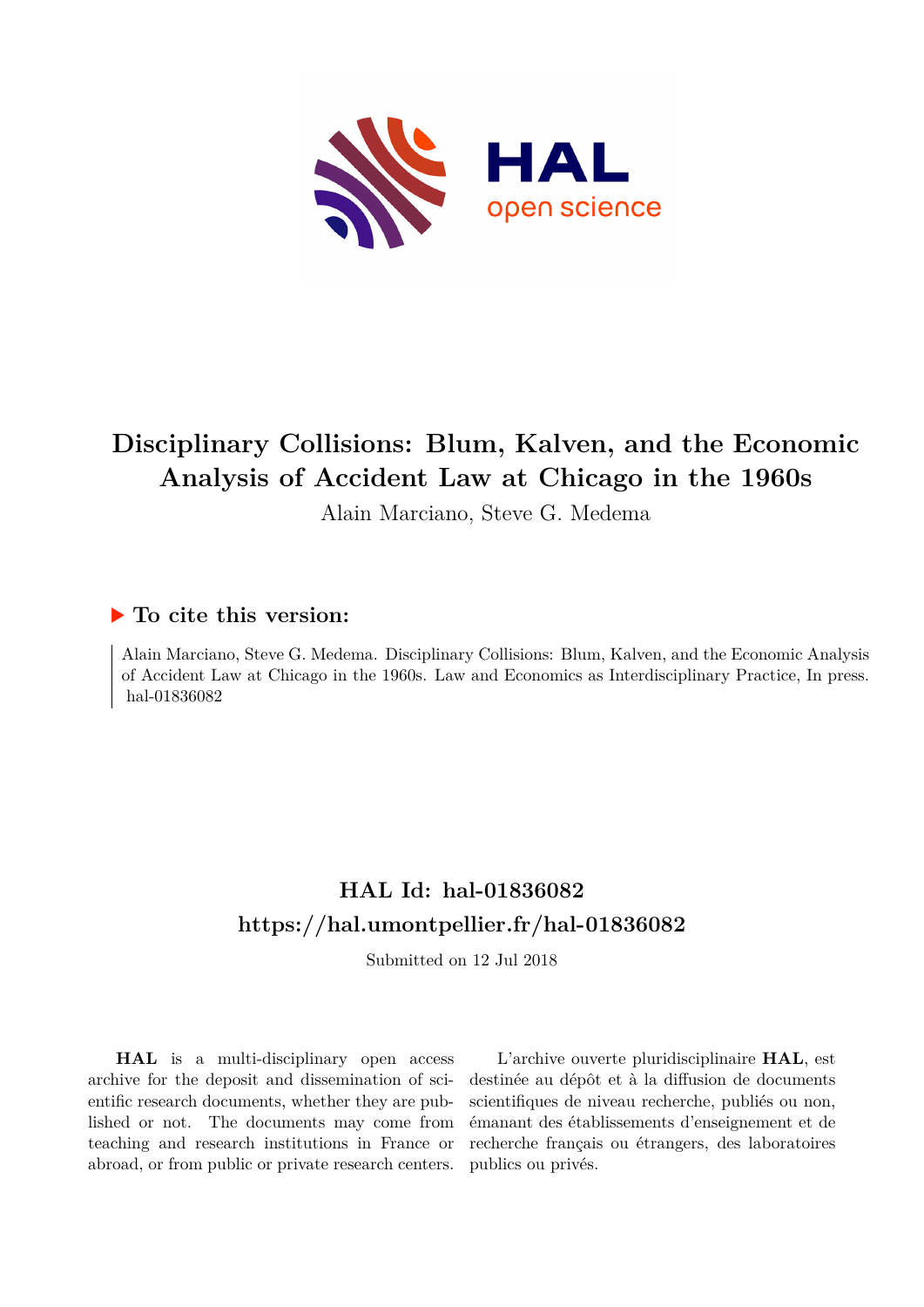#### **Disciplinary Collisions: Blum, Kalven, and the Economic Analysis of Accident Law at Chicago in the 1960s[1](#page-1-0)**

Alain Marciano[2](#page-1-1) MRE and Université de Montpellier

and

Steve Medema<sup>[3](#page-1-2)</sup> University of Colorado Denver

#### **Abstract**

The University of Chicago occupies a central place in the history of law and economics. To this point, however, scant attention has been given in the literature to how the prospect of an economic analysis of law was received within the Law School at Chicago when the subject was in its infancy. In this paper we focus on the work of two prominent dissenters: Law professors Walter J. Blum and Harry Kalven, Jr. We show that, although immersed in economics and interacting with the main actors of the law and economics movement in the early 1950s, Blum and Kalven largely rejected economics as a possible and useful help for solving legal problems, both because of their concerns about the utility of economics in the legal realm and because of their sense that economics and law are grounded in fundamentally incompatible normative visions.

**Keywords:** Economic analysis of law, Chicago, Blum, Kalven, Liability, Tort Law, Automobile accidents

**JEL codes**: A12, B21, B41, K0

<span id="page-1-0"></span><sup>&</sup>lt;sup>1</sup> Earlier versions of this paper were presented at the ANR workshop (Ecole Normale Supérieure de Cachan, France, 2010), at the History of Recent Economics conference (Duke University, 2011), at the University of Lausanne (seminar of the Walras-Pareto center, 2012), at the University of Paris 1 (CES seminar, 2013), at the Law and Society annual meetings (Boston, 2013), at the Center for International Research in the Humanities and Social Sciences (New York University, 2014). We thank all of the participants, for their comments. Usual disclaimers apply.

<span id="page-1-1"></span><sup>&</sup>lt;sup>2</sup> Department of Economics, University of Montpellier, Rue Raymond Dugrand, CS 79606, F-34960 Montpellier, France; e-mail: alain.marciano@umontpellier.fr.

<span id="page-1-2"></span><sup>&</sup>lt;sup>3</sup> Department of Economics, University of Colorado Denver, CB 181, PO Box 173364; Denver, CO 80217-3364, USA; email: steven.medema@ucdenver.edu.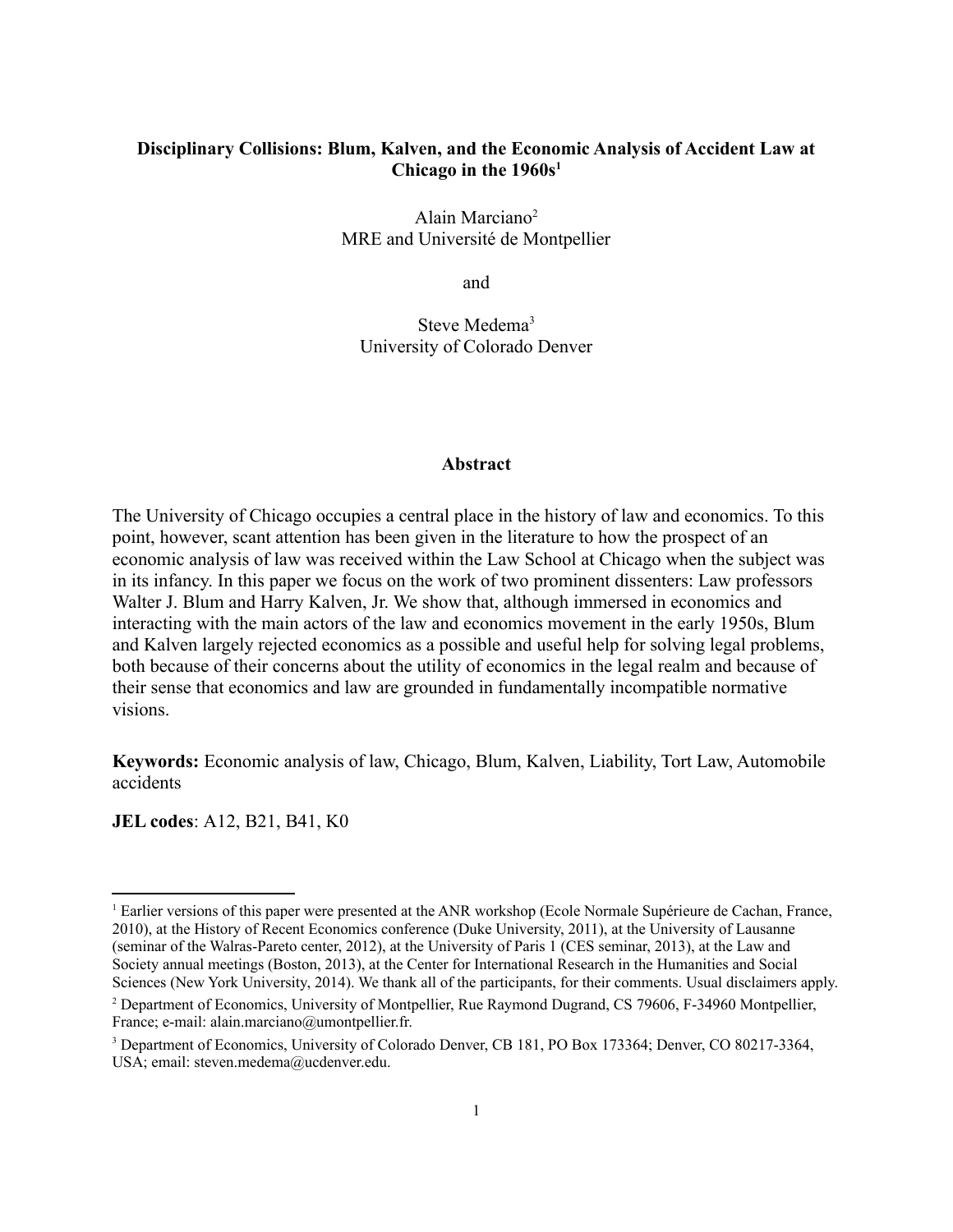#### **1. Introduction**

The history of law and economics is tightly linked to the University of Chicago and its Law School. What is less well understood is how the law and economics tradition has evolved at Chicago since its inception in the 1930s.<sup>[4](#page-2-0)</sup> As Medema (1998, 2011; see also Harnay and Marciano 2009) has noted, there are really *two* law and economics traditions at Chicago. The first, which we shall label "law and economy," examines the impact of legal rules on the economic system. This is the law and economics of Henry Simons, Aaron Director and Ronald Coase, the economists who established and solidified the law and economics program at Chicago, and its goal is to inform economic analysis and economic policy making. The second, which we shall label the "economic analysis of law," applies the tools of economic analysis to the legal system. This is the law and economics of Gary Becker, Richard Posner and William Landes—and, indeed, makes up most of what is identified as "law and economics" today—and its goal is to inform legal analysis and decision making. (Fleury 2015).

The study of "law and economy" has a long tradition in economics, antedating Adam Smith, but is represented in twentieth-century America by the Institutionalist tradition of John R. Commons, Robert Lee Hale, Walton Hamilton, and others (many of whom were also associated with the legal realist movement), by Chicagoans such as Simons, Director and Coase, and by the New Institutional Economics. The "economic analysis of law," in contrast, is a distinctly modern creature. Its roots trace to the 1960s and early 1970s, when Yale's Guido Calabresi (1961; 1965a, b; 1970) was working out an economic analysis of accident law (Marciano, 2012; Marciano and Ramello, 2014), Becker (1968) developed an economic theory of crime and punishment, and

<span id="page-2-0"></span><sup>4</sup> Internalist discussions of this history can be found in Kitch (1983) and Coase (1993).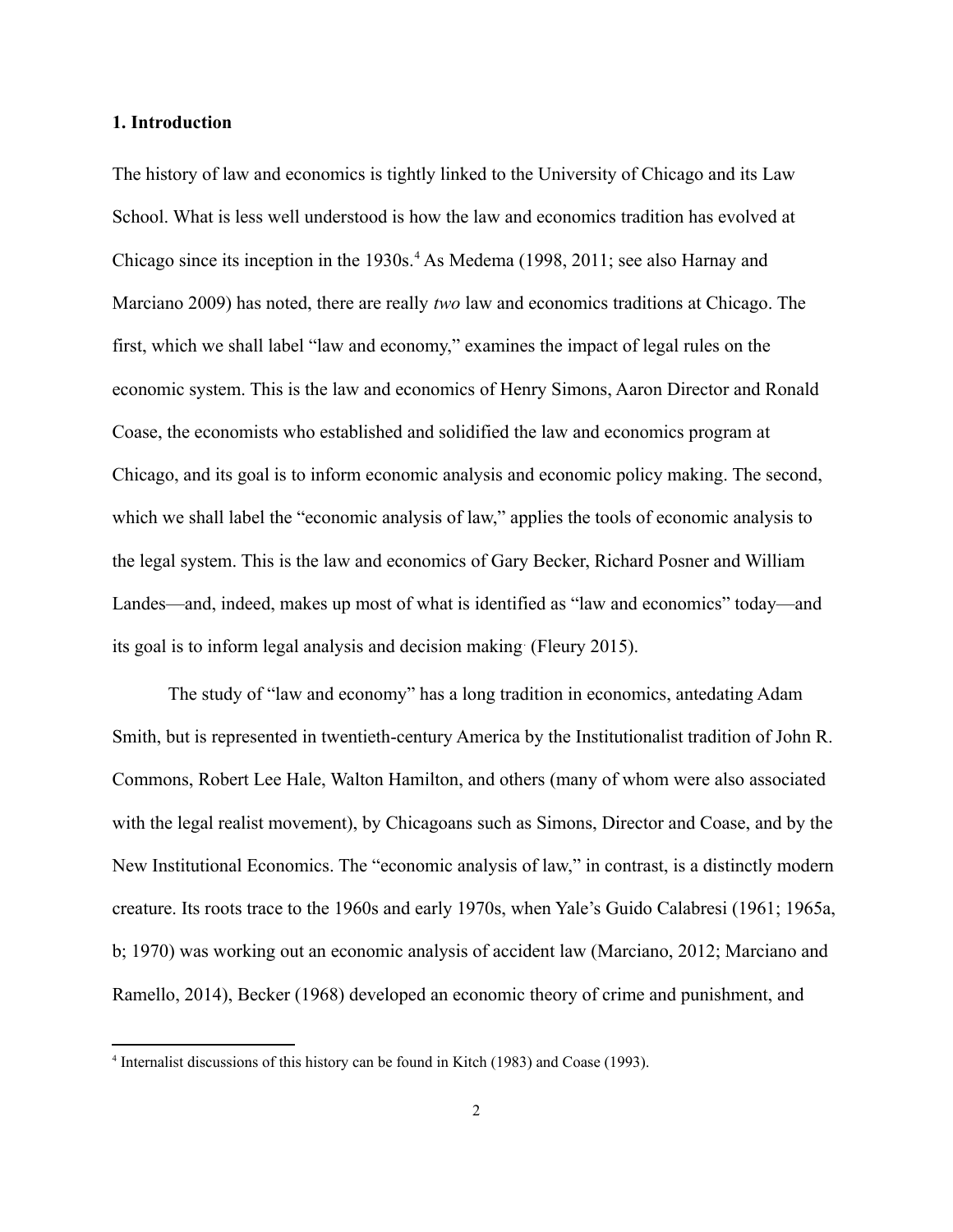Posner published his sweeping treatise, *Economic Analysis of Law* (1972). But the standard history suggesting that the economic analysis of law arrived on the scene in Chicago in the late 1960s and early 1970s and immediately took root there overlooks an important early episode in law and economics history at Chicago—one that involved a collision between the "law and economy" tradition and the emerging economic analysis of law, and in which the economic analysis of law—at Chicago, at least—came out the loser. The underlying story here is one of interdisciplinarity and its limits, of disciplinary definitions, boundaries and scope, and of differing perceptions as to the legitimacy of certain types of boundary crossing.

The "law and economy" tradition at Chicago dates to the appointment of Henry Simons to the Law School faculty in 1939 but its profile increased significantly with the appointment of Aaron Director following Simons' death in 1946. Under Director's influence, the late 1940s and early 1950s witnessed the development of the "Free Market Study" and "Antitrust Project," both funded by William Volker,<sup>[5](#page-3-0)</sup> which trained the lens of economic analysis on the legal institutions of the American capitalist system. But "law and economics" was anything but central to the Law School ethos at this time. Indifference and even outright hostility were much more the order of the day (Kitch 1983; Medema 2009, ch. 7), with a few exceptions. Among these exceptions were Walter J. Blum (1918-1994) and Harry Kalven, Jr(1914-1974).

Blum and Kalven, though largely absent from traditional histories of law and economics, were, as Dean Geoffrey Stone put it in 2007, two of the "towering figures who redefined and reconstituted the University of Chicago Law School after World War II"—standouts for their scholarship and their roles in institution building (Stone, 2007, p. 439). But they were also

<span id="page-3-0"></span><sup>&</sup>lt;sup>5</sup> On William Volker and the Volker Fund, see the analyses by Van Horn and Mirowski (2009) and Van Horn (2009).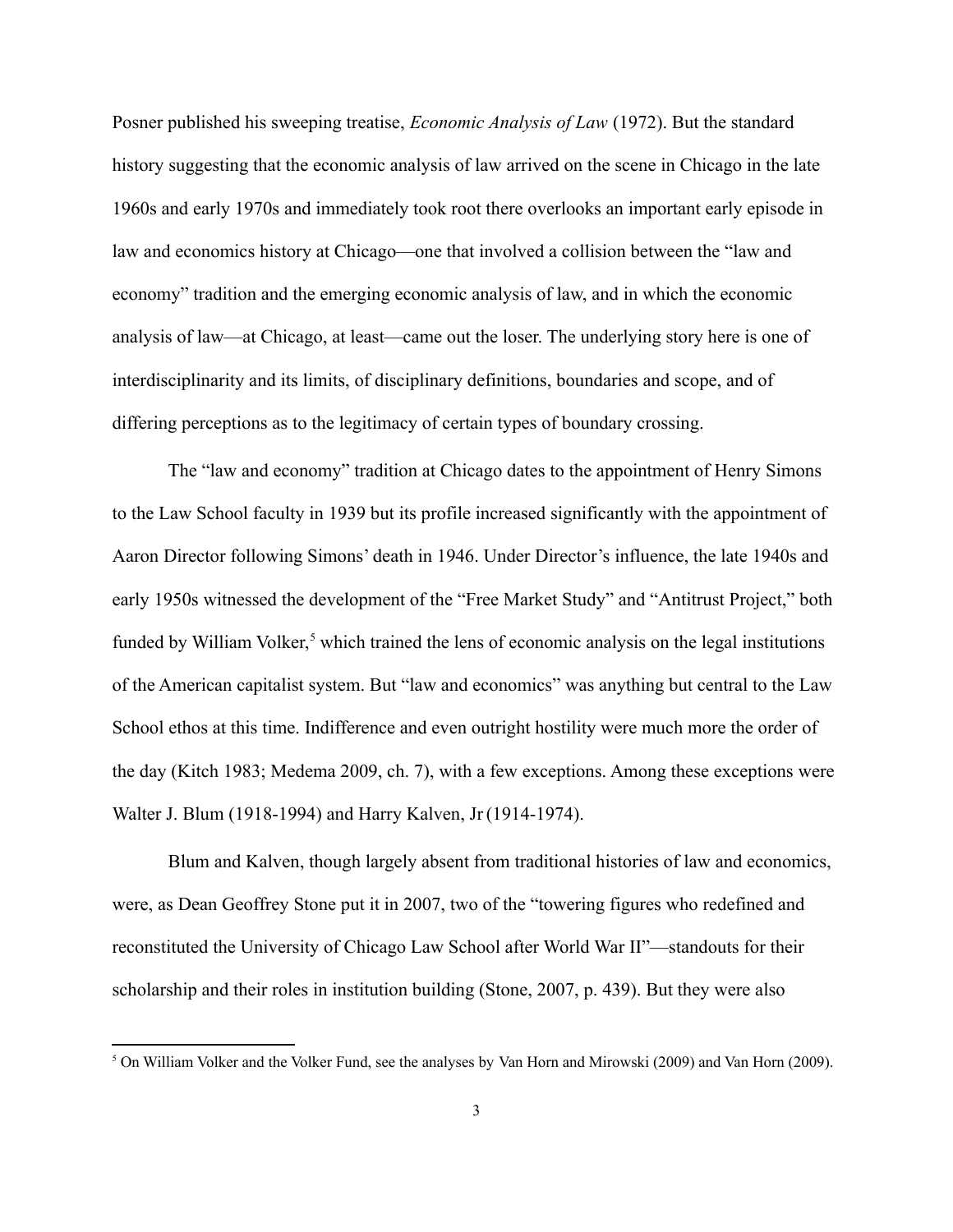important transitional figures in the history of law and economics, evidencing elements of both its "law and economy" and "economic analysis of law" threads. As such, their story provides insight into how legal scholars at Chicago attempted to grapple with the tension between traditional legal thinking and what economics might offer to the analysis of legal issues, as well as into the history of the interactions between actors from these different disciplines. Blum and Kalven were at once open to considering what economics might have to offer to the analysis of legal issues, interested in engaging with Chicago colleagues on this score, and ultimately critical of the normative conclusions for law drawn by others based on the use of economic logic. While they did not hesitate to invoke the economist's position, as they understood it, and to analyze economic arguments, Blum and Kalven consistently found themselves rejecting the economic approach that was soon to become so closely associated with Chicago on the grounds that it was unconvincing on logical, empirical, and ethical grounds.

The objective of this article is to explore the trajectory that led Blum and Kalven to a discussion and criticism of the use of economic arguments in the law. We begin with an examination of the early years that both of these scholars spent as members of the Law School faculty at the University of Chicago, demonstrating their lengthy immersion in economics and interactions with the colleagues in the economics department. We also discuss and analyze their arguments against expanding the use of economics in law and how they presented and refined them during a controversy that found them doing battle with Calabresi over the adaptation of the U.S. legal system to the problem of motor-vehicle accidents.

#### **2. Blum and Kalven, Engaged with Economics**

Walter Blum earned his undergraduate and law degrees (A.B., 1939; J.D., 1941) at Chicago,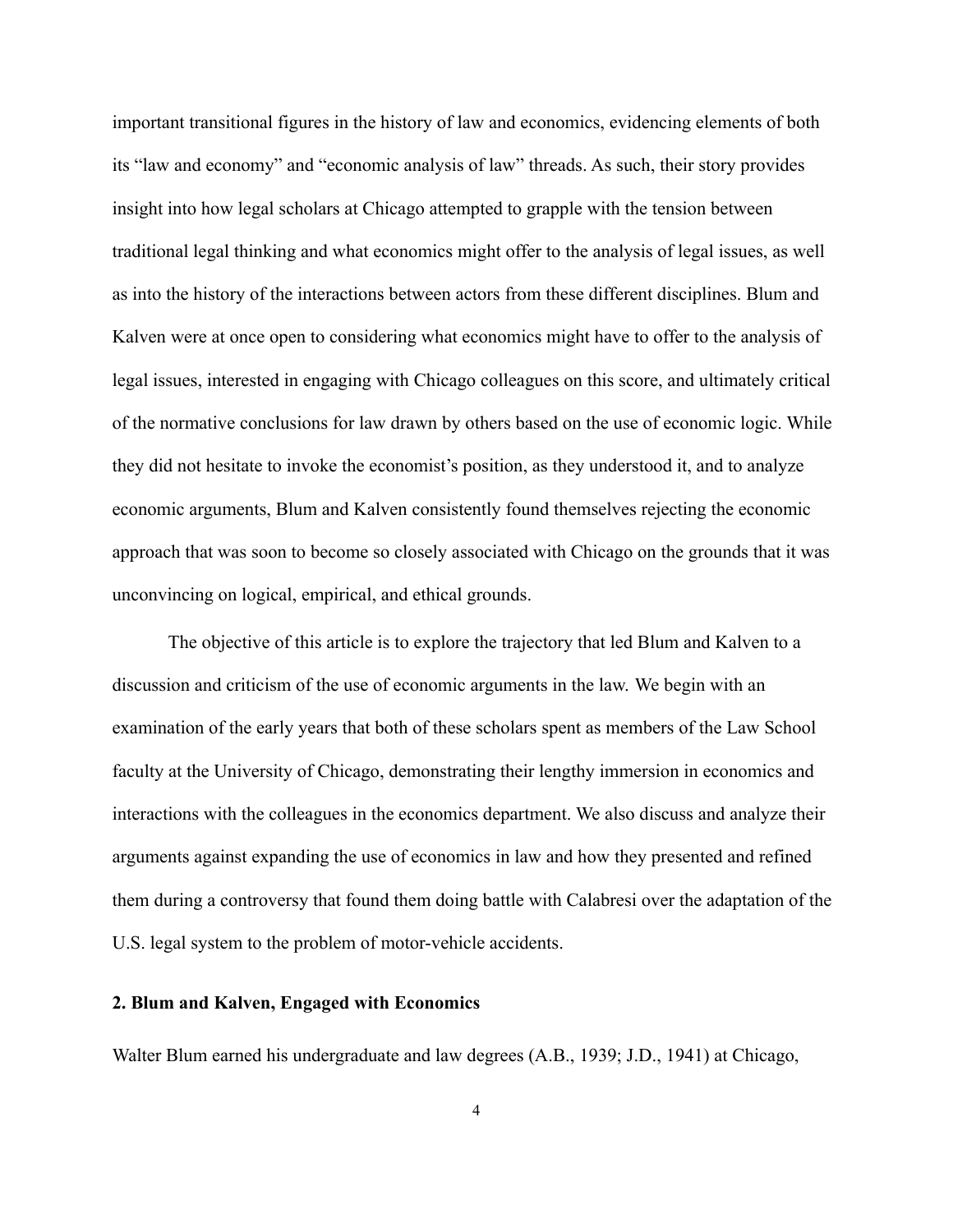graduating first in his Law School class. His matriculation to the Law School in 1939 coincided with the appointment of economist Simons to the Law School faculty. Simons had been associated with the Chicago economics department for some years, teaching and writing (for professional and public audiences) on matters related to the U.S. monetary system, taxation, and the competitive/free-enterprise system. A 1930s controversy over the granting of tenure to Simons ended with his appointment in the Law School, where the Dean, Wilbur Katz, was attempting to build an interdisciplinary legal studies curriculum that included courses in economics and accounting. Simons' appointment, and his offering of a Law School course on "Economic Analysis of Public Policy," marked the inauguration of the economics tradition at the University of Chicago Law School.

Blum's exposure to Simons was early and extensive. He was a student in the economics course that Simons offered in the Law School and quickly became his "protégé" (Shaviro 2013, p. 3).<sup>[6](#page-5-0)</sup> Blum also took the Law School course in accounting taught by Katz, whose interdisciplinary perspective on law—one very much in keeping with the legal realist mood of the period—made him one of the forerunners of the "law and economics" field (Blum, in Kitch 1983, p. 168). The obvious proximity between Blum and the precursors of the law and economics movement, along with his "immersion" in economics, fed into the areas of research that Blum pursued upon joining the Law School faculty in 1946. His research agenda was tilted heavily toward topics—bankruptcy law, corporate law, and tax law—which, even at that time, were considered to have an "economic" aspect and, as it happens, tacked closely to Simons' own research interests. But it was not simply a matter of Blum publishing in areas with overt links to

<span id="page-5-0"></span><sup>&</sup>lt;sup>6</sup> Blum recounted that he "got to know [Simons] as a result of drinking beer with him in Hanley's tavern about once a week over a period of about six or eight months" (in Kitch 1983, p. 179).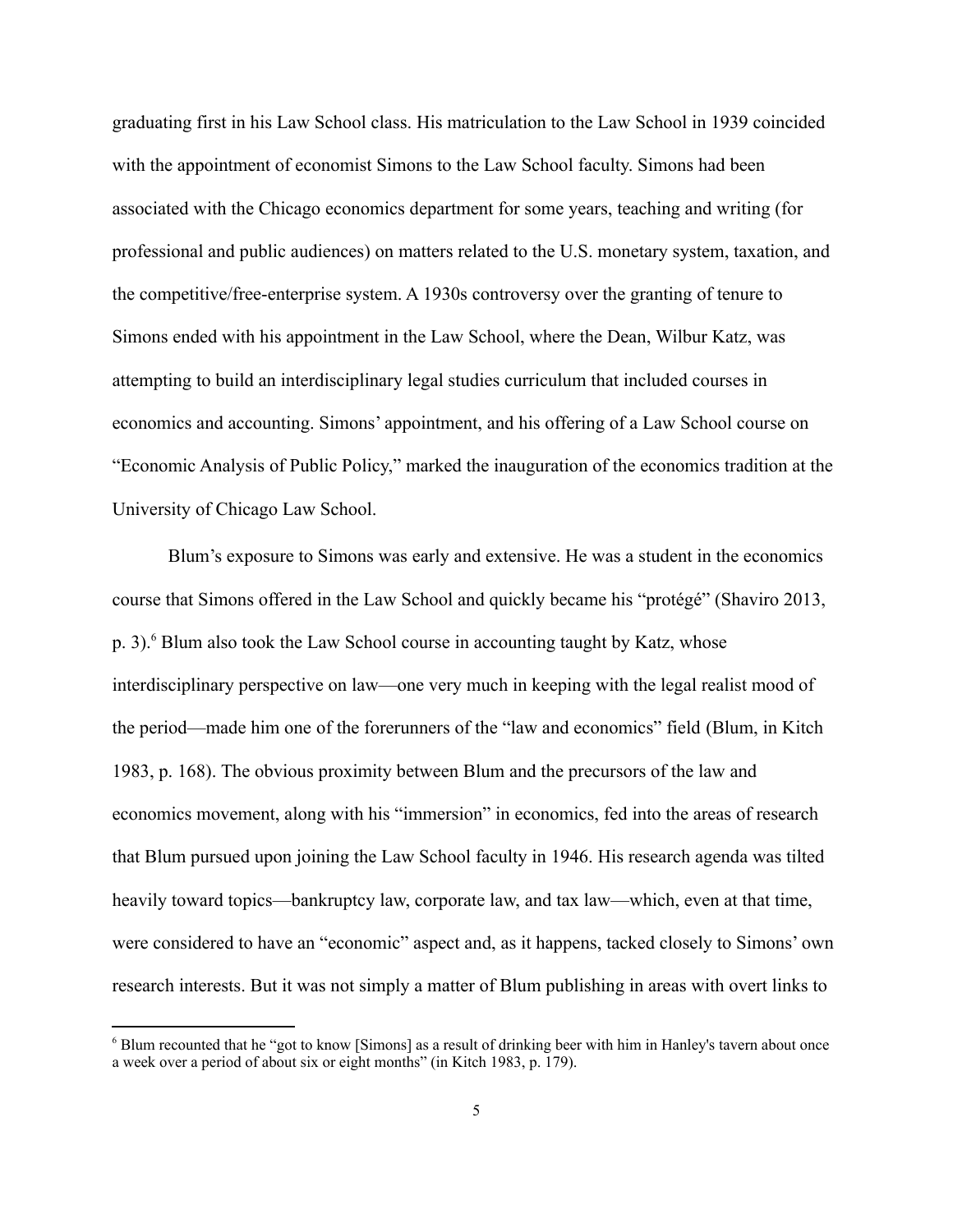economics. Blum's interest in economic issues also carried through to his teaching. When Henry Manne, one of the founders of the modern law and economics movement and a 1952 Law School graduate, reflected back on his student days, he recalled "It was clear to me very early that economics was important in most of the courses I was taking in law school," and Blum's tax course was one of the three examples he cited to illustrate his statement (Kitch 1983, p. 184). [7](#page-6-0) One of the two other examples cited by Manne, as it happens, was the course on torts that he took with Harry Kalven (Kitch 1983, p. 184).

Yet, Kalven's connection to economics was not as overt as Blum's. Kalven was, at least in the beginning, interested in more strictly legal issues. Like Blum, he had earned both his undergraduate and law degrees from the University of Chicago, and he joined the Law School faculty in 1945—one year prior to Blum. Kalven's research focused on the functioning of the legal system and the role of juries, as well as the law of torts (including accidents), and he quickly became a leading authority on tort law, co-authoring, with Charles O. Gregory, one of the most widely used textbooks in the field, *Cases and Materials in Torts* (1959). Kalven's interest in economics built up progressively through formal and informal interactions with his professorial colleagues—both economists and lawyers—at Chicago. As Manne later related, no small amount of this came through informal interaction that took place over the daily afternoon tea in the Law School's student lounge, where Blum, Kalven, Bernard Meltzer, Ed Levi, Aaron Director and Allison Dunham could be found discussing legal questions from an economic perspective (Kitch 1983, 187).

<span id="page-6-0"></span><sup>7</sup> Blum used for his courses on taxation a "textbook" entitled *Law and Economic Organization: Materials on Federal Taxation*, published by the University of Chicago Law School (1947). He also co-authored with Katz a volume entitled *Materials on Reorganization for the Course in Law and Economic Organization in the University of Chicago Law School*, a revision of Katz's *Materials on Bankruptcy and Reorganization for the Course in Law and Economic Organization in the University of Chicago Law School* from 1942.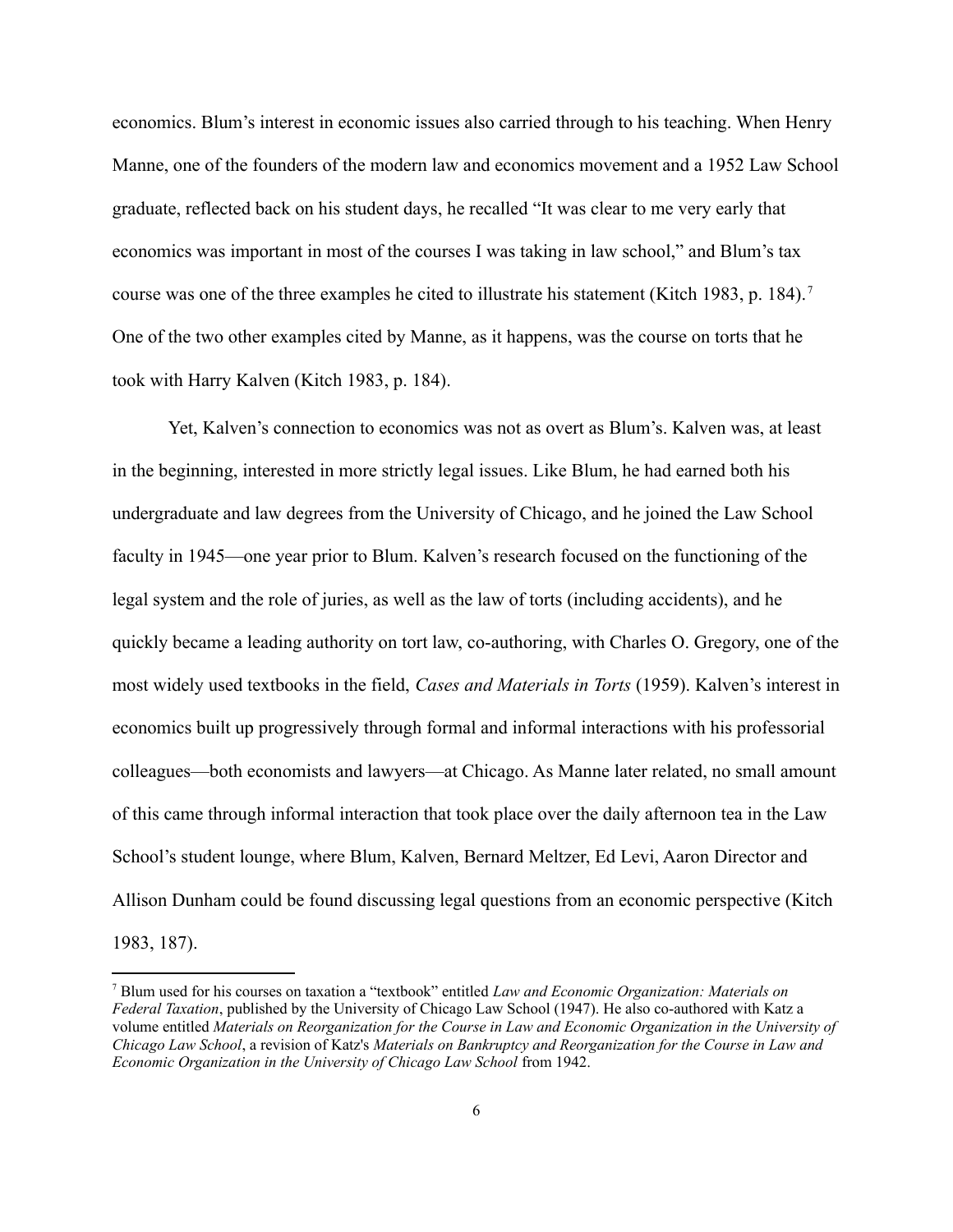This period also featured a "kind of roving seminar" each month in which Blum, Katz, Kalven, Malcolm Sharp, and Director regularly participated. Even Milton Friedman attended on a number of occasions. The seminars typically focused on an assigned reading which would then form the basis for the seminar discussion. Blum later noted that when Friedman presented his educational voucher plan to this group, "it had a great deal of influence" on him and on Kalven in particular. All of this affected Kalven's way of thinking about law. "As Harry began to develop his materials in torts," Blum said, "more and more he began looking for economic dimensions in the subject." Blum acknowledged that, viewed through the lens of modern law and economics these were "minor steps," but "compared to where we are today," he said, "they were important steps" (Kitch 1983, 186).

Blum and Kalven's intersection with "law and economics" had a number of facets, both direct and indirect. Their interest in the light that economics could shed on social and political issues was sufficiently strong that they agreed to participate in the organization of a three-day conference, held in early April 1951, on "The Economics of Mobilization," spearheaded by Aaron Director and sponsored by the University of Chicago Law School with financial support from the Volker Fund. The objective of this conference, the proceedings of which were published as *Defense, Controls, and Inflation* (Director 1952), was, as Director spelled out in his foreword to this volume, to discuss "issues concern[ing] the effectiveness of alternative measures to achieve economic mobilization [for war] as well as the influence of these measures on the more permanent objectives of public policy" (1952, p. v). The 'markets vs. controls' theme that overarched the discussion of how best to manage wartime resource allocation was one that was "of obvious importance to law and economics" (Director 1952, p. v) and reflected the broad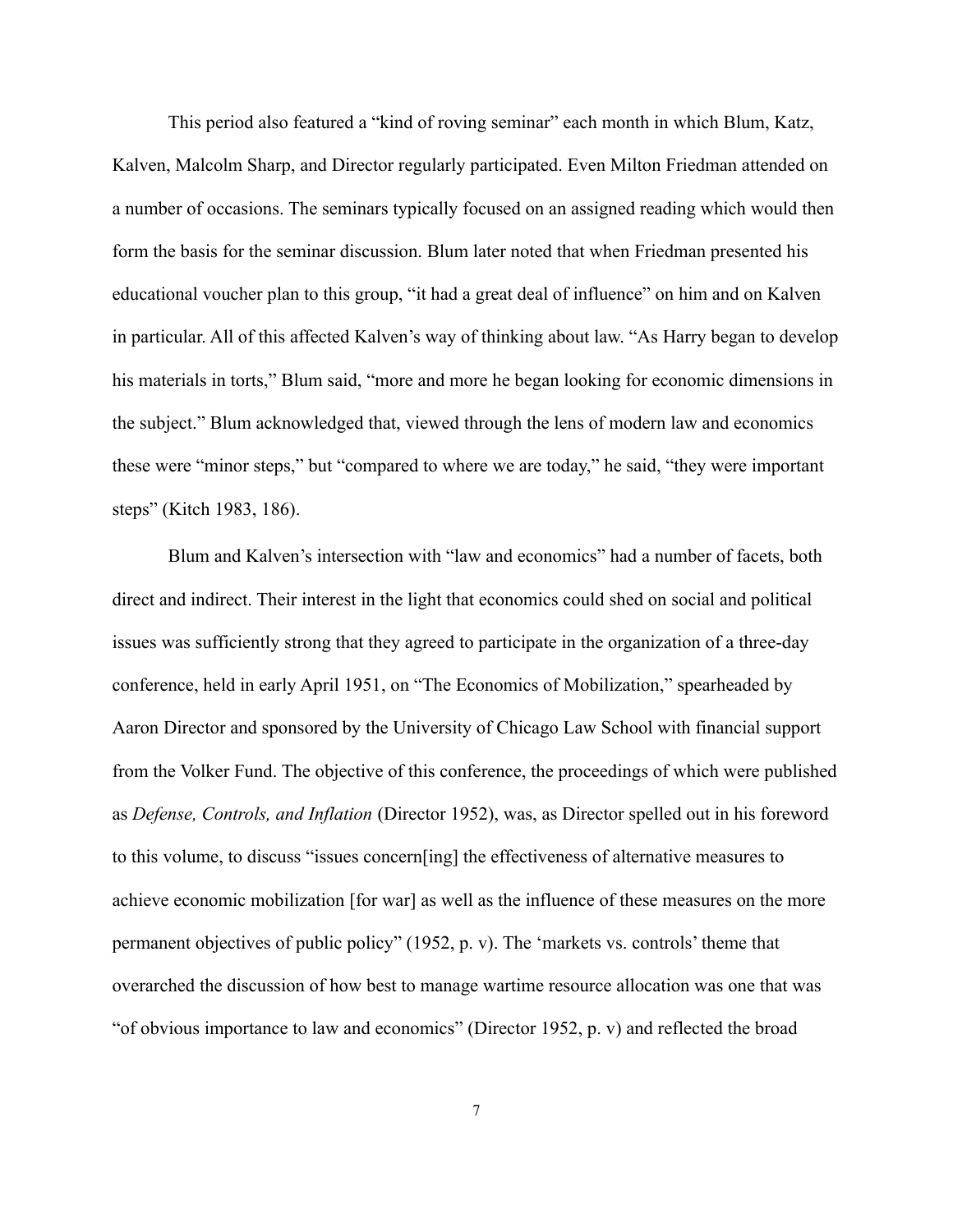nature of the "law and economy" approach that characterized the first several decades of law and economics at Chicago.

Blum and Kalven's most extensive early engagement with the interaction of economics and law came in their analysis of the case for progressive taxation (1952, 1953). This work carried forward Simons' interest in the subject, as seen particularly in his 1938 book, *Personal Income Taxation*. In contrast with the approach that later was to dominate the economic analysis of law, and its Chicago variant in particular, Simons had argued that the discussion of the appropriateness of a progressive tax system should be grounded *beyond* economics proper. "The case for drastic progression in taxation," he said, "must be rested on the case against inequality on the ethical or aesthetic judgment that the prevailing distribution of wealth and income reveals a degree (and/or kind) of inequality which is distinctly evil or unlovely" (1938, 18-19). Moving the discussion in this direction, beyond a more narrow economics of the issue, for Simons, would reveal that "the case for equality (for less inequality) is enormously stronger than any utility foundation on which it can be rested" (1938, 14). Blum and Kalven quoted Simons approvingly on this score (e.g., 1953, 72) and praised him for "insisting that in any discussion of progression the problem of inequality 'be dragged out into the open'" (1952, 487; see also 1953, 73).

But Blum and Kalven did not rest their position on moral arguments alone. Taxation, for them, also had important legal and economic dimensions. They brought numerous references from the economics literature into their discussion, though, as David McCord Wright pointed out in a review of their book, Blum and Kalven ignored the important recent writings on progressive taxation by economists including Paul Samuelson, Tibor Scitovsky and D.H. Robertson (McCord Wright 1954, p. 583). One particularly noteworthy feature of this discussion, in light of their later

8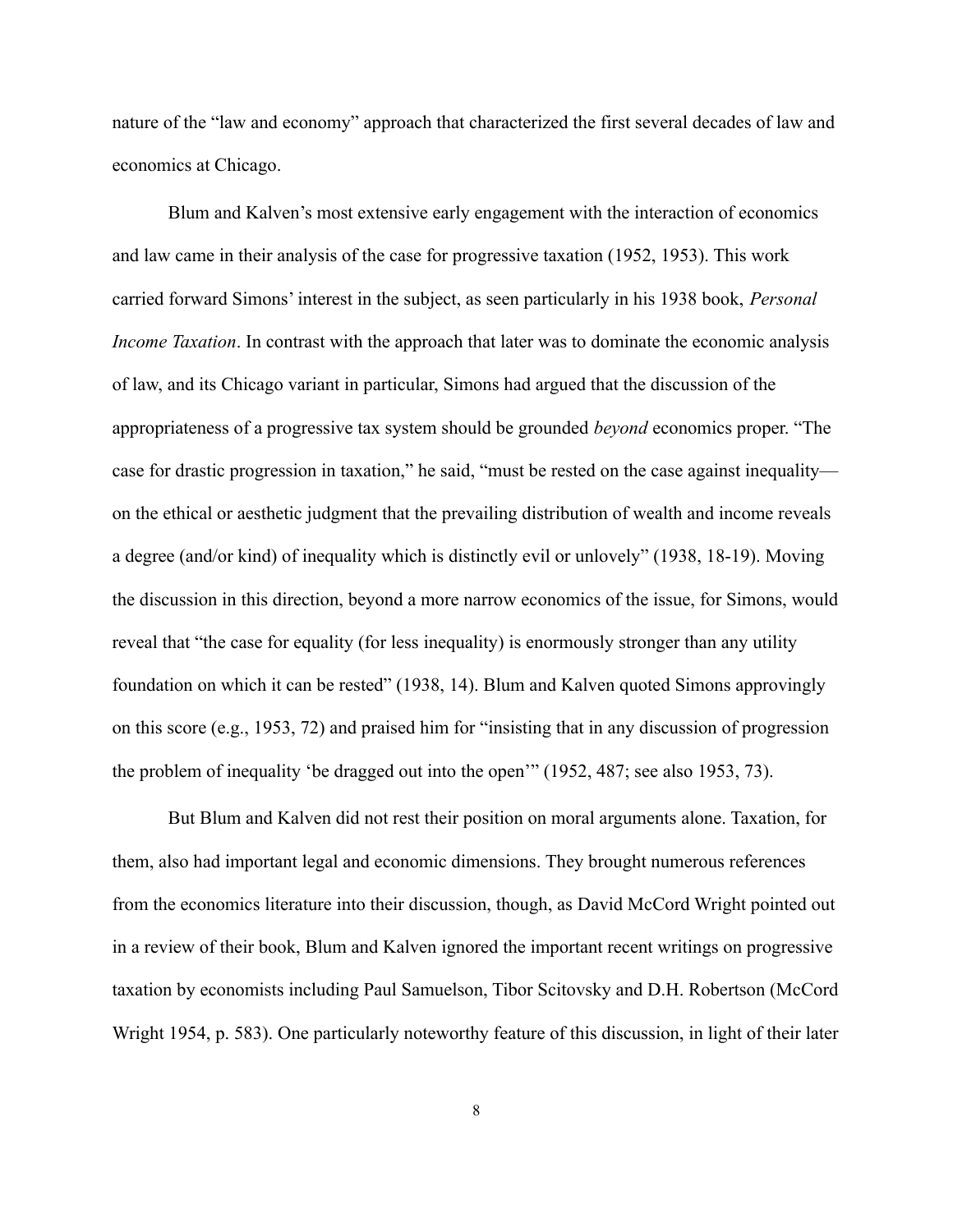debate with Calabresi on accident law, is their treatment of the relatively technical issue incentives and deterrence—the potential effect of progressive taxation on economic incentives. Here, we find Blum and Kalven taking issue with the incentive effects central to economists' analysis of taxation. Progressive taxation, they asserted, "does not impair the incentive" to find the most attractive jobs—which "are also the best paid"—because individuals who try to get better jobs tend to do so at least as much for the "prestige" that accompanies the high salary as for its income-augmenting aspect (1953, 438). In fact, they argued, "there is some plausibility to the notion that being subject to higher tax rates may even be an inducement to persons to work harder in order to maintain their net position after taxes" (p. 439). In fact, they considered the "technical"—that is, the economic—arguments to be among "the weakest" of those offered in support of a progressive tax structure, finding it "hard to gain much comfort from the special arguments, however intricate their formulations, constructed on notions of benefit, sacrifice, ability to pay or economic stability" (1952, 519). Economic arguments, then, could not be accepted in straightforward fashion, but instead needed to be evaluated alongside with those from other intellectual arenas.

Although Blum and Kalven developed their analysis of progressive taxation when law and economics had already a foothold at Chicago, this work bore no apparent marks of connection to the people then involved in what are now generally considered the early manifestations of the law-and-economics movement at Chicago. Though the links to the work of Simons are obvious, both the subject matter and perspective brought to bear were distinct from the Director-led "Antitrust Project" around which Chicago law and economics had come to revolve during the 1950s.<sup>[8](#page-9-0)</sup> As we shall see, however, their hesitance about the conclusions that

<span id="page-9-0"></span><sup>&</sup>lt;sup>8</sup> The areas covered by the Antitrust Project were vertical integration, predatory pricing, tying arrangements, the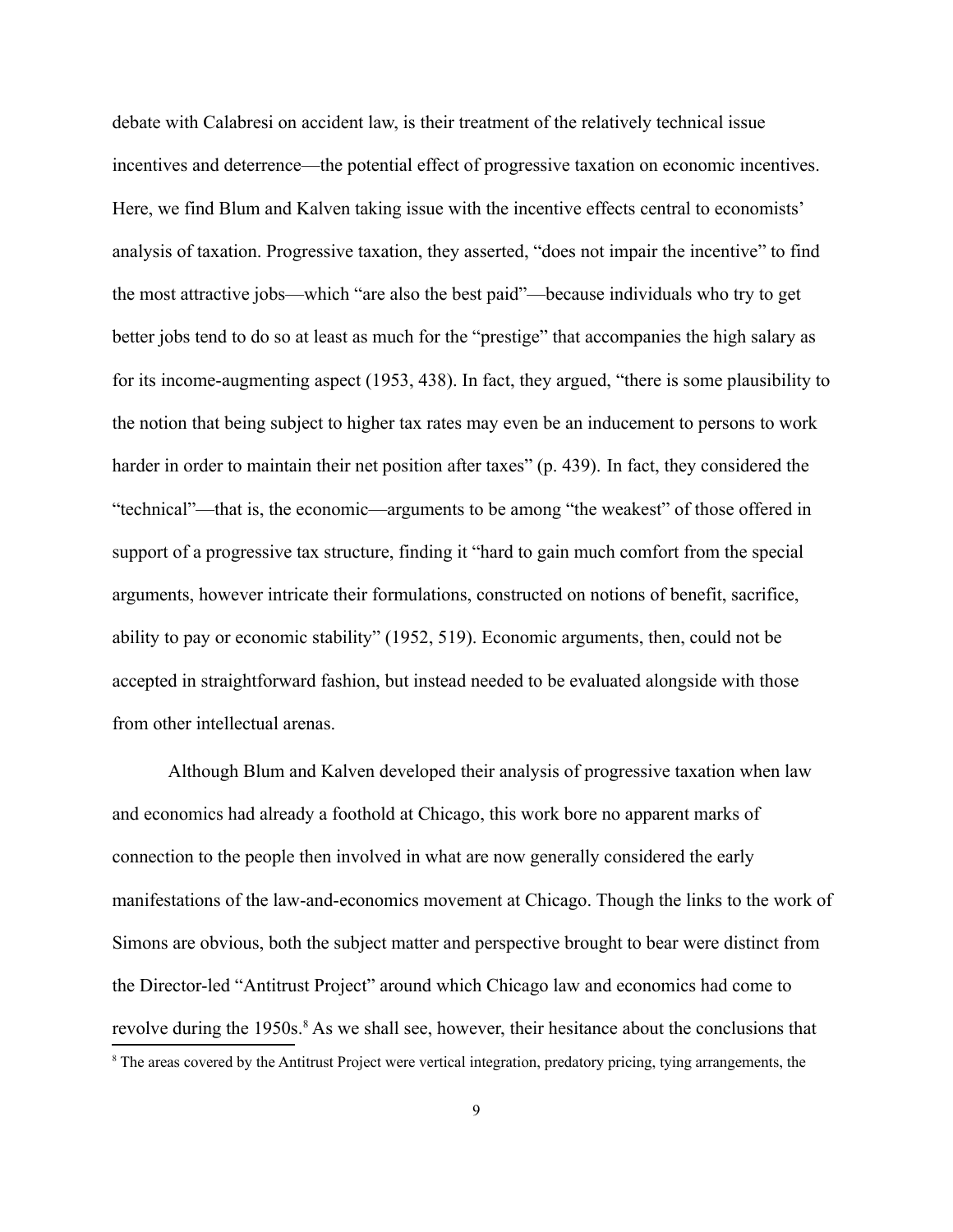one could draw based on the insights of economic theory did not deter Blum and Kalven from taking up economic analysis when they were of the mind that it might be useful for their work.

#### **3. Car accidents, Tort Law, and Compensation Plans**

Blum and Kalven took largely independent research paths in the years following the publication of their book on progressive taxation, with Blum continuing along the tax path and Kalven focusing on civil liberties and torts—in particular, accidents, insurance, and compensation. This last was anything but a purely academic exercise, for the 1950s saw a growing concern in the US with automobile accidents and highway safety.

In the late 1950s, the number of car accidents and associated fatalities in the US rose dramatically. Annual of fatalities increased by 52 percent—from 36,981 to 56,278—between 1[9](#page-10-0)58 and 1972 (National Council for Highway Safety),<sup>9</sup> leading one commentator to remark that "automobility was no longer an historically progressive force for change in American civilization" (Flink, 1972,452). The toll associated with automobile accidents was both striking and troublesome for obvious human reasons, but also for what it cost American society. Franklin, Chanin and Mark put forward some particularly impressive figures in documenting the economic toll of accidents generally, finding that "lost wages and medical expenses alone amount to almost \$5,000,000,000 annually ... and the total economic cost of accidents may well exceed

Sherman act, fair trade and trade regulation. Coase (1993, p. 242) later emphasized the disconnect between Simons' work—of which Blum and Kalven's was an offshoot—and the later Chicago approach to law and economics. Blum and Kalven's approach also likely would not have appealed to the Antitrust Project's funder, the Volker Fund. See Rothbard (2010).

<span id="page-10-0"></span><sup>9</sup> See [http://www.cdc.gov/nchs/data/dvs/lead1900\\_98.pdf.](http://www.cdc.gov/nchs/data/dvs/lead1900_98.pdf) The death rate from automobile accidents had increased by 500 percent between 1912 and 1932, with more than 30,000 deaths occurring in 1930, while the death rate from other types of accidents *fell* by 20 percent during that same period. See Anderson, Heaton and Carroll (2010, p. 23), Abraham (2008, pp. 70–71), and Smith, Lilly, and Dowling (1932, p. 786).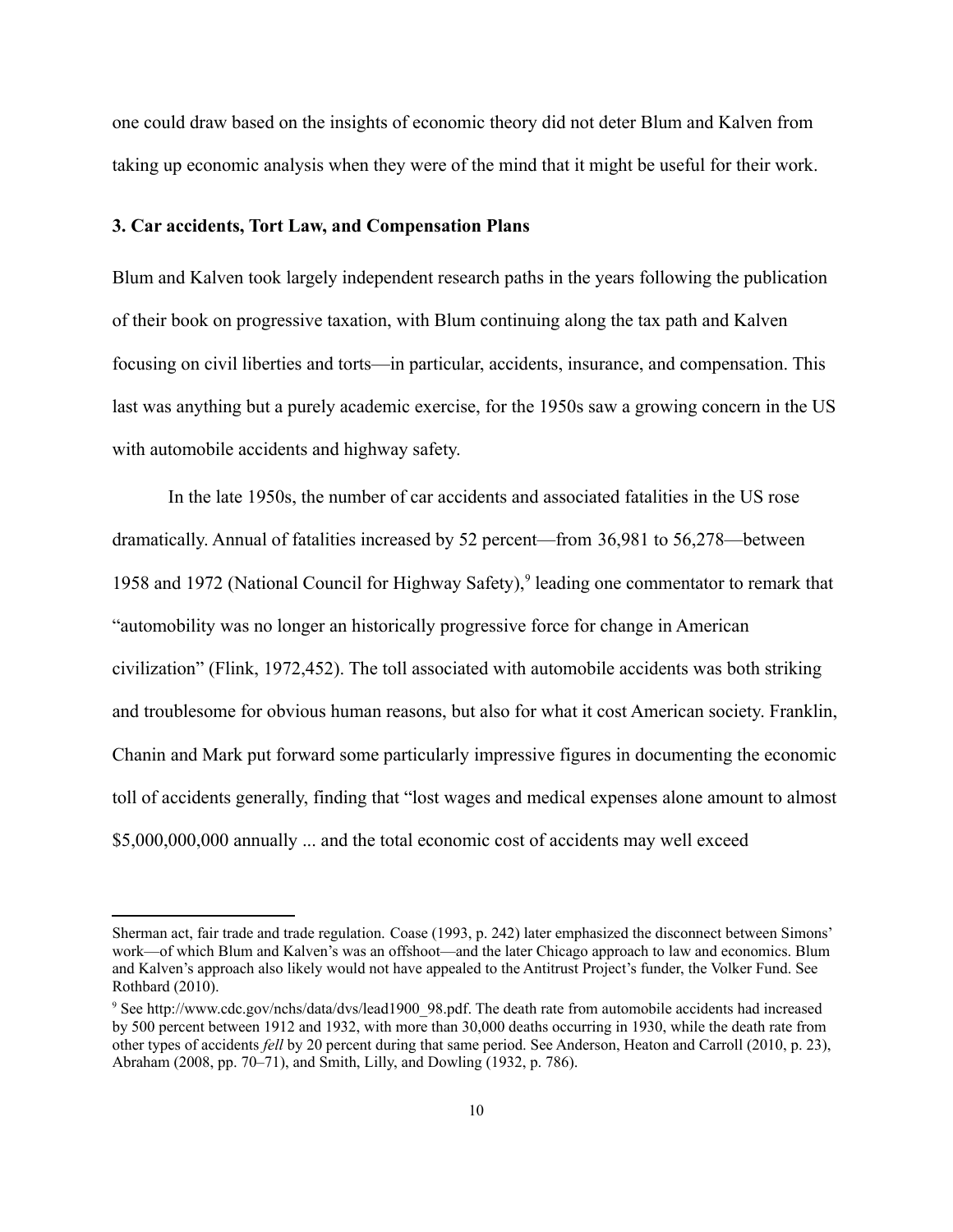\$15,000,000,000" (1961, 1-2). Automobile accident costs loomed large within these totals.<sup>[10](#page-11-0)</sup> The *legal* costs associated with these accidents only added to that total, as the number of lawsuits related to car accidents increased steadily—by 50 percent between 1955 and 1970 (Anderson, Heaton and Carroll, 2010, 28). In Cook County, which was home to the University of Chicago, lawsuits arising from automobile accidents represented 66% of the civil cases between 1960 and 1975 (Peterson and Priest, 1982, 6). Not surprisingly, the dramatic increase in accident numbers brought with it an increase in automobile insurance liability premiums, from \$2.4 billion in 1955 to \$8.9 billion in 1970 (Anderson, Heaton et Carroll, 2010, 28),<sup>[11](#page-11-1)</sup> even though insurance was not compulsory in any of the states in the Union. The lack of compulsory automobile accident insurance meant that compensation was often granted only if fault or negligence was proved at trial, a fact that played a significant role in the increased number of lawsuits. As such, what people could obtain in the way of compensation for accident losses depended, at least partly, on the legal system.

The heavy reliance on the courts for dealing with accident-related claims led to a number of problems, including significant delays in the resolution of injury claims and mismatches between injuries and compensation awards. A study conducted by James and Law in 1951 showed that very little progress had been made since 1932, when the first compensation plan for automobile accidents was proposed, for "the same facts and the same problems are still with us

<span id="page-11-0"></span><sup>&</sup>lt;sup>10</sup> Automobile accidents represented roughly a third of all accident-related fatalities at this time.

<span id="page-11-1"></span> $11$  It is not only the number of car-accidents related lawsuits or the costs of liability that were problematic but also the strategic behaviors that this implied. As Anderson, Heaton and Carroll stress, medical—overall and per-capita expenses increased over the same period of time. This led "injury victims" to search for more "amounts from defendants to cover that care." (2010, p. 29). And attorneys started to devise methods that would allow victims to obtain "much higher verdicts for pain and suffering than had been common" (Abraham, 2008, pp. 83–84; cited in Anderson, Heaton and Carrol, 2010, p. 28).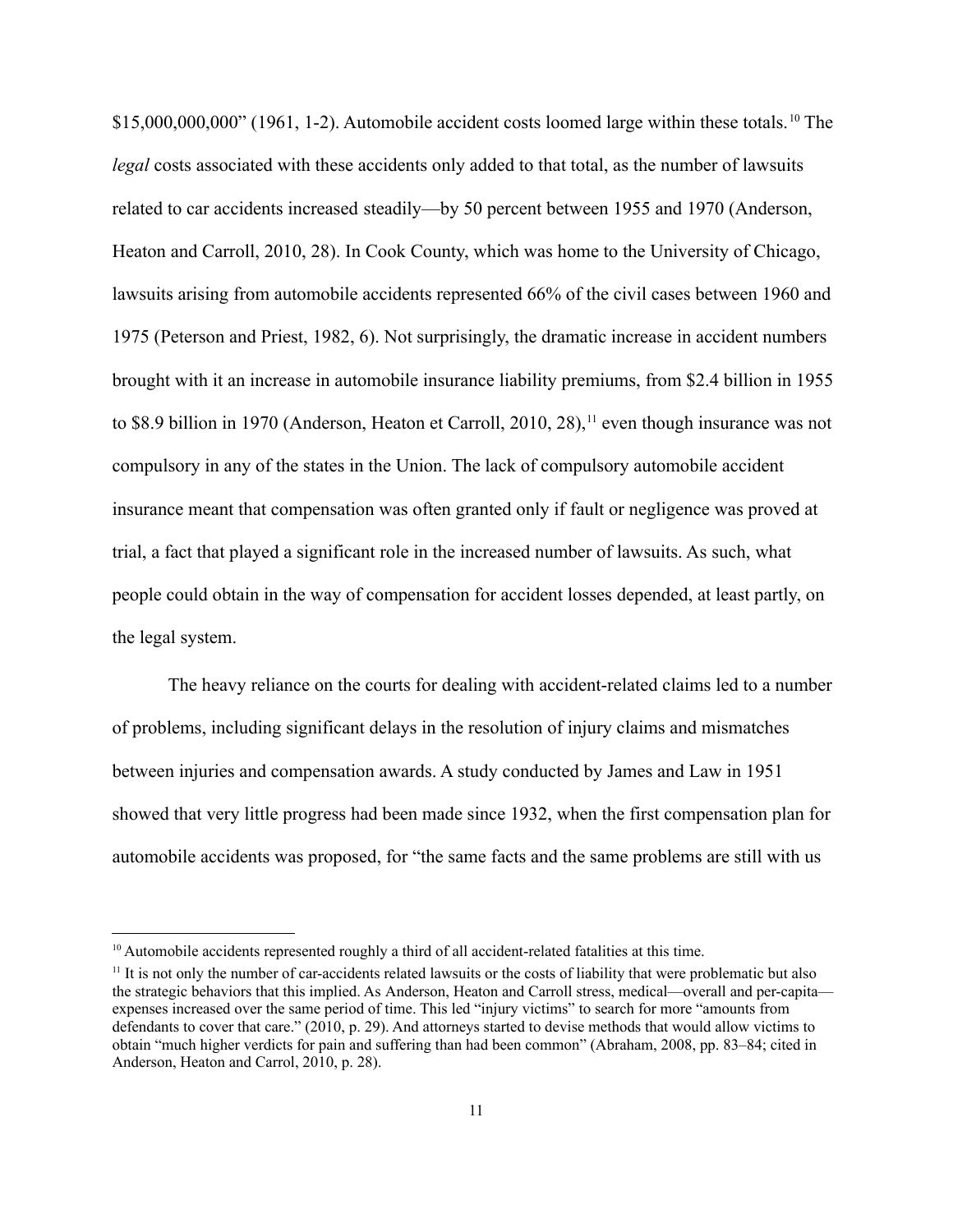today" (1952, 81).<sup>[12](#page-12-0)</sup> Writing seven years later, James found that the central problems remained unresolved. There was "good reason to believe that the bulk of automobile victims fare no better today than they did at the time of the Columbia Study," he argued, and the same "underlying inequities" continued to plague the payments system (1959, 424).

Many scholars actually suggested that these compensation issues could only be effectively resolved through a turn away from the legal system toward a centralized, administrative solution. Under such a system, victims would not be fully compensated particularly for non-economic losses, such as pain and suffering—and liability would no longer be based on fault or negligence.<sup>[13](#page-12-1)</sup> Kalven (1955, 1959) reacted strongly against such proposals. Though he found much to agree with in the basic diagnosis of problems with the tort-based system of accident law, the idea of removing fault from the equation, he felt, would throw out the baby with the bath water. While some considered fault and outdated notion, Kalven insisted that it is a "deeply held category of thought in our culture" (1959, 686). More importantly, however, it was one of "the possible big ideas for *allocating liability*"—one that, for Kalven, made "enough sense to always deserve serious attention" (1959, 686; emphasis added). Though a significant segment of the literature was moving toward the position that loss spreading or the compensation of victims should be the chief function of tort law, Kalven was adamant that *liability allocation* should remain tort's primary objective. As we shall see, these conflicting visions of tort law's ultimate purpose were at the heart of Blum and Kalven's debate with

<span id="page-12-0"></span><sup>&</sup>lt;sup>12</sup> The proposal was made in the report of the "Committee to Study Compensation for Automobile Accidents," also known as the "Columbia Report" or "Columbia Study." Car accidents and the compensation of victims were viewed as a problem already in the 1930s. The Columbia report suggested that compensation should be paid from a general fund and that accident losses should be spread over a large population with a view to providing appropriate compensation to the maximum number of victims.

<span id="page-12-1"></span><sup>13</sup> See, e.g., Ehrenzweig (1951; 1955) and Green (1958).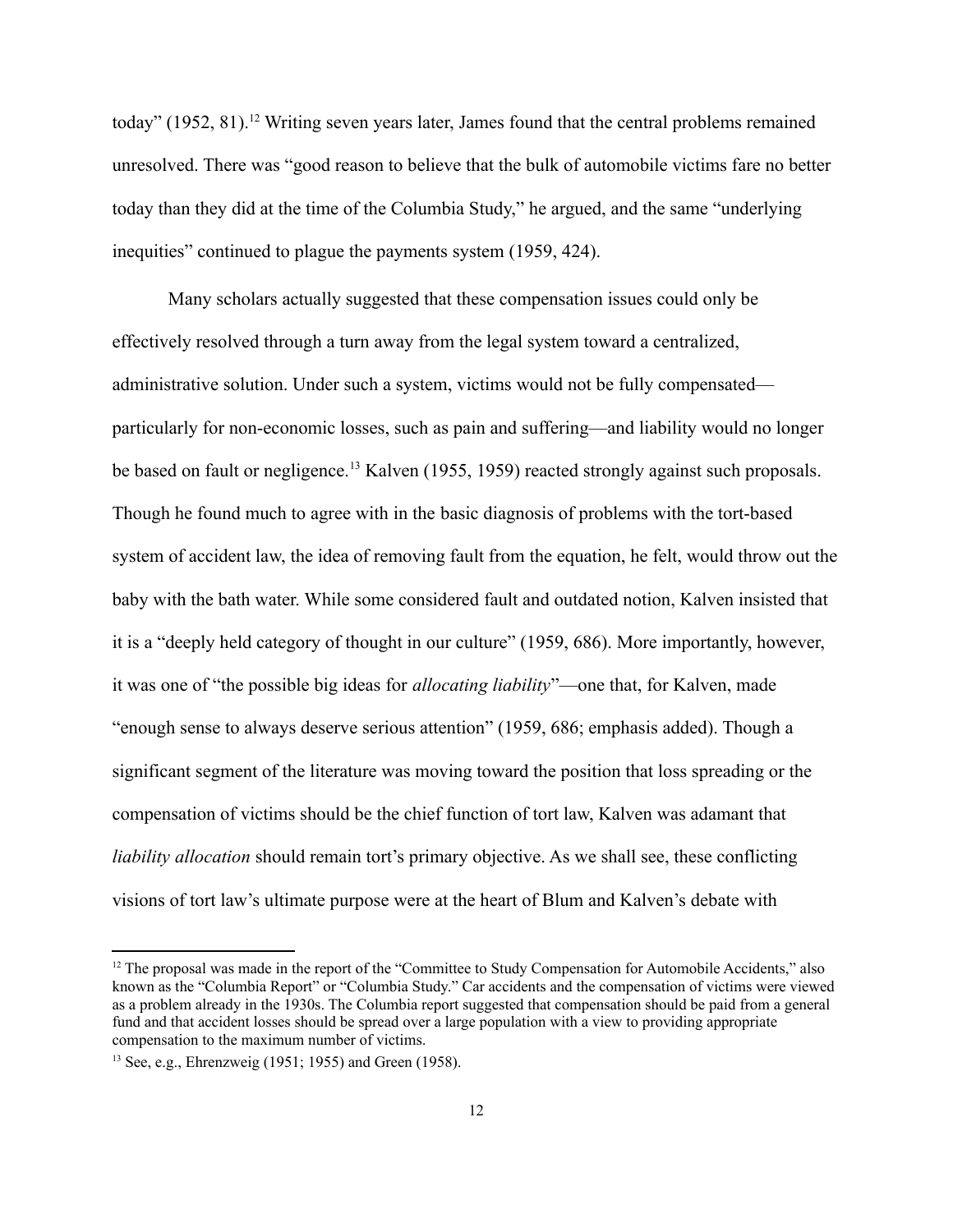Calabresi.

#### **4. Applying Economic Analysis to the Law of Accidents**

#### *A. Calabresi and the case for economics*

Though their most influential work on accident law was still ahead of them, Blum and Kalven were anything but ignorant of the debate around torts, liability and accidents when Guido Calabresi arrived at the University of Chicago Law School in 1960 to present a paper on the subject. He had been invited by the Dean, Edward Levi, as part of an effort to to lure Calabresi to Chicago. At that time, Calabresi had only recently assumed a professorship at Yale<sup>[14](#page-13-0)</sup> and had just one paper written: "Some Thoughts on Risk Distribution and the Law of Torts" (1961).<sup>[15](#page-13-1)</sup> This paper was to form the basis for Calabresi's seminar.

Calabresi's analysis in the paper posed a stark challenge to the received legal approach to accident law. For Calabresi, the only question lawyers should concern themselves with was "when and how  $\ldots$  to distribute" the risk, or losses, associated with accidents (1961, 500). His argument, in essence, was that tort law is an optimal-allocation problem—a problem in *economics* rather than one to be addressed by reference to traditional legal norms and concepts. This, as Calabresi noted, put him squarely at odds with the position taken by Gregory and Kalven

<span id="page-13-0"></span><sup>&</sup>lt;sup>14</sup> Calabresi graduated from the Yale Law School in 1958 and then spent a year clerking for U.S. Supreme Court Justice Hugo Black.

<span id="page-13-1"></span><sup>&</sup>lt;sup>15</sup> This paper had been several years in the making. In 1955, while still a law school student, Calabresi wrote an essay entitled "Some Thoughts on the Distribution of Risks and Insurance" as part of his application for a position on the staff of the *Yale Law Journal*. The paper received the prize for the best student essay, which included the promise of publication in the *Journal*, but its appearance was delayed until 1961 because of, as Calabresi noted some thirty years later, the "cold reaction [of the] outgoing board" (Calabresi, 1991a, p. 1482). This paper was eventually published as "Some Thoughts on Risk Distribution and the Law of Torts," and it appeared in print at almost the same time as another of the pioneering works in the modern field of law and economics, Ronald Coase's article, "The Problem of Social Cost" (1960). Coase's article, though bearing a 1960 publication date, actually appeared in the late winter or early spring of 1961. These articles represented two of the earliest attempts to apply modern price-theoretic economic reasoning to analyze common law problems and, specifically, to apply market principles to questions of legal liability for harm.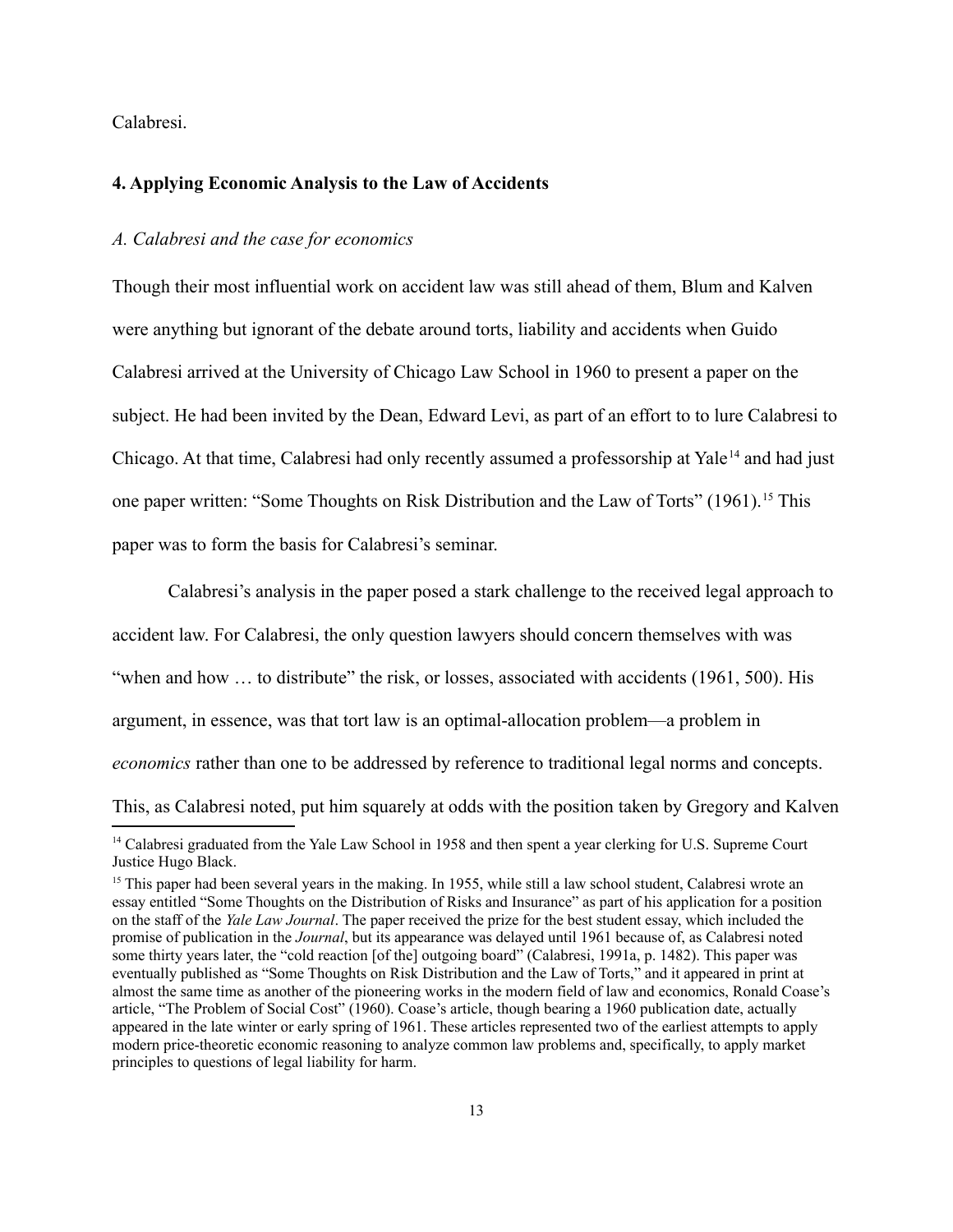(1959) in their casebook on torts. For Gregory and Kalven, the central question of tort law was whether liability for accident-related harms should be grounded in the legal conception of individual fault or instead should be distributed more broadly, on a no-fault basis. Calabresi argued that this ignored what he considered the central problem in tort law—how to compensate victims of accidents, spread losses and distribute risks.<sup>[16](#page-14-0)</sup> For Blum, and even more so for Kalven, who had defended fault-based liability not only in the casebook on torts but in his above-noted criticisms of auto-compensation plans, ignoring fault as a criterion for liability and focusing on compensation made little sense.

Calabresi's interest in applying economics to the analysis of accident law had its roots in his extensive economics training at Yale and Oxford. As he moved through his legal studies at Yale, following his return from Oxford, Calabresi began to sense that economics could provide insight into certain problems of tort law, and the paper that eventually became his celebrated 1961 article on accident law represented his initial attempt to bring economic thinking to bear on a torts-related issue. Though space limitations preclude a full exposition of Calabresi's use of economic reasoning here, two findings must be noted.

First, and like Ronald Coase, who was working along similar lines during this same period,<sup>[17](#page-14-1)</sup> Calabresi found that there are some situations—those in which the pricing system is able to account for all relevant costs—where economics *cannot* provide guidance for the assignment of accident liability, because the allocation of resources will be identical regardless which party is made liable  $(1961, 506)$ .<sup>[18](#page-14-2)</sup> But in many more cases, he said, the pricing system

<span id="page-14-1"></span><span id="page-14-0"></span><sup>&</sup>lt;sup>16</sup> In this, Calabresi had been influenced by his Yale Law professor Fleming James (Marciano and Romaniuc, 2015). <sup>17</sup> Coase was on the University of Virginia faculty at this time and moved to the University Chicago Law School in 1964.

<span id="page-14-2"></span><sup>&</sup>lt;sup>18</sup> As in the case, for example, of workers compensation, where holding employers or workers liable for accidents would have identical effects, channeled through the labor market into wages, etc., a result that had been well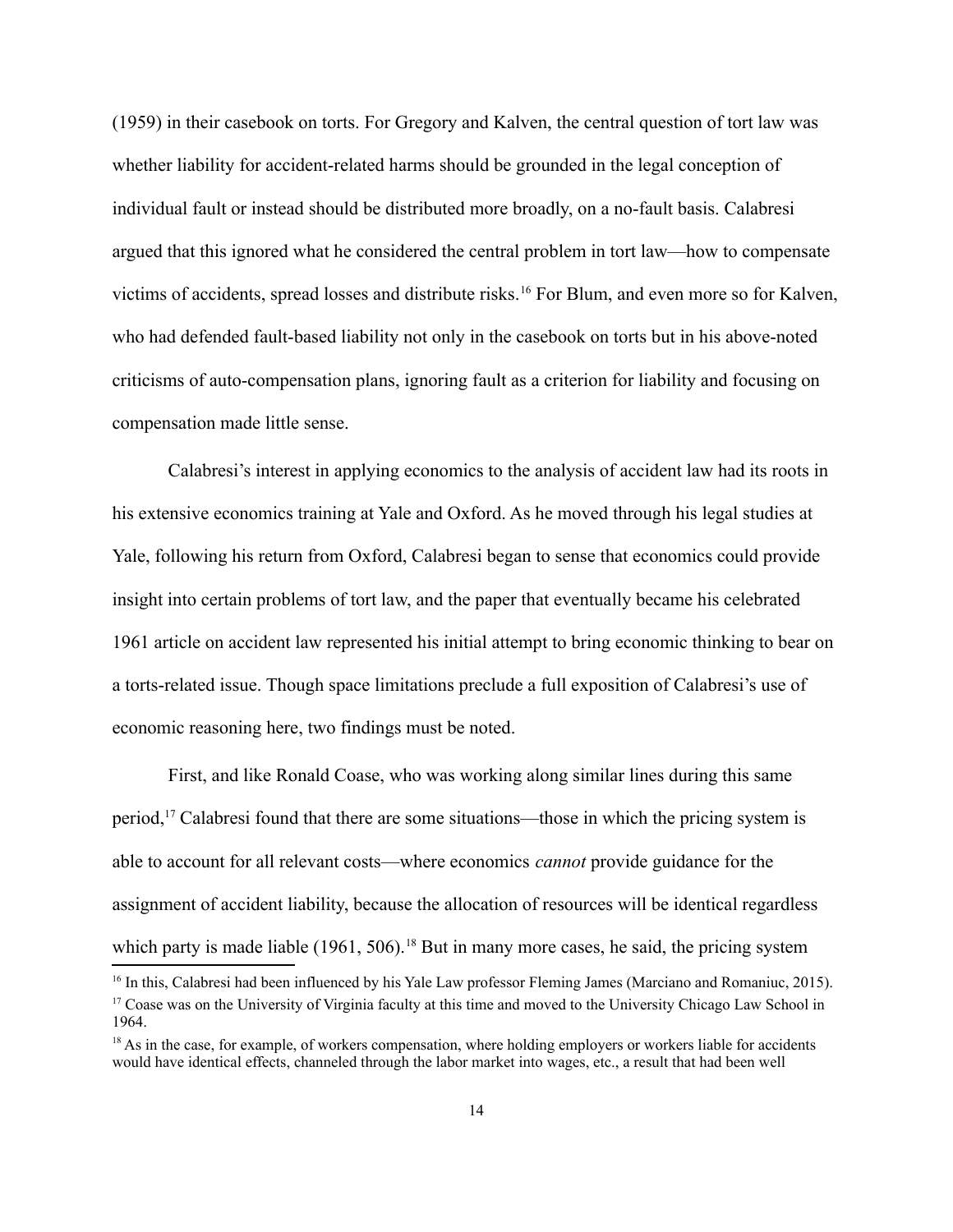does *not* lead to the internalization of all accident-related costs, as a result of which it actually *does* matter which party is made to bear the loss. The determination of liability in these situations, Calabresi argued, should be based on *economic* criteria rather than ethical ones, with efficiency considerations—specifically, the minimization of accident-related costs—governing the determination of liability for damage.

Calabresi's rationale for bringing efficiency into the mix posed a stark challenge to traditional legal thinking. Criteria such as justice and fairness, he said, are too "vague," too general and not practical enough to serve as guideposts for judicial decision making (1961, 501). The appropriate justification for liability assignment was what he termed "the 'allocation of resources' justification" (1961, 502), the theory underlying which suggested to him that "the most desirable system of loss distribution ... is one in which the prices of goods accurately reflect their full cost to society" (1961, 505). Accomplishing this required not simply that the cost of accidents be placed on *someone*, but on the agents who could avoid them most cheaply. That was Calebresi's second finding.

#### *B. The answer from Blum and Kalven*

The circulation of Calabresi's paper at Chicago prior to his seminar had provided both Blum and Kalven with the opportunity to read it in advance. They found the paper brilliant, Kalven greeting Calabresi by exclaiming, "I wish I had written an article like that when I was your age!" Nonetheless, they disagreed completely with its contents. Kalven even insisted that the paper was "all wrong" (Calabresi 1975, 69).

Though Calabresi's article was published in 1961, not long after his visit to Chicago, it established in the economics literature for several decades See Marciano (2012) and Medema (2014b) for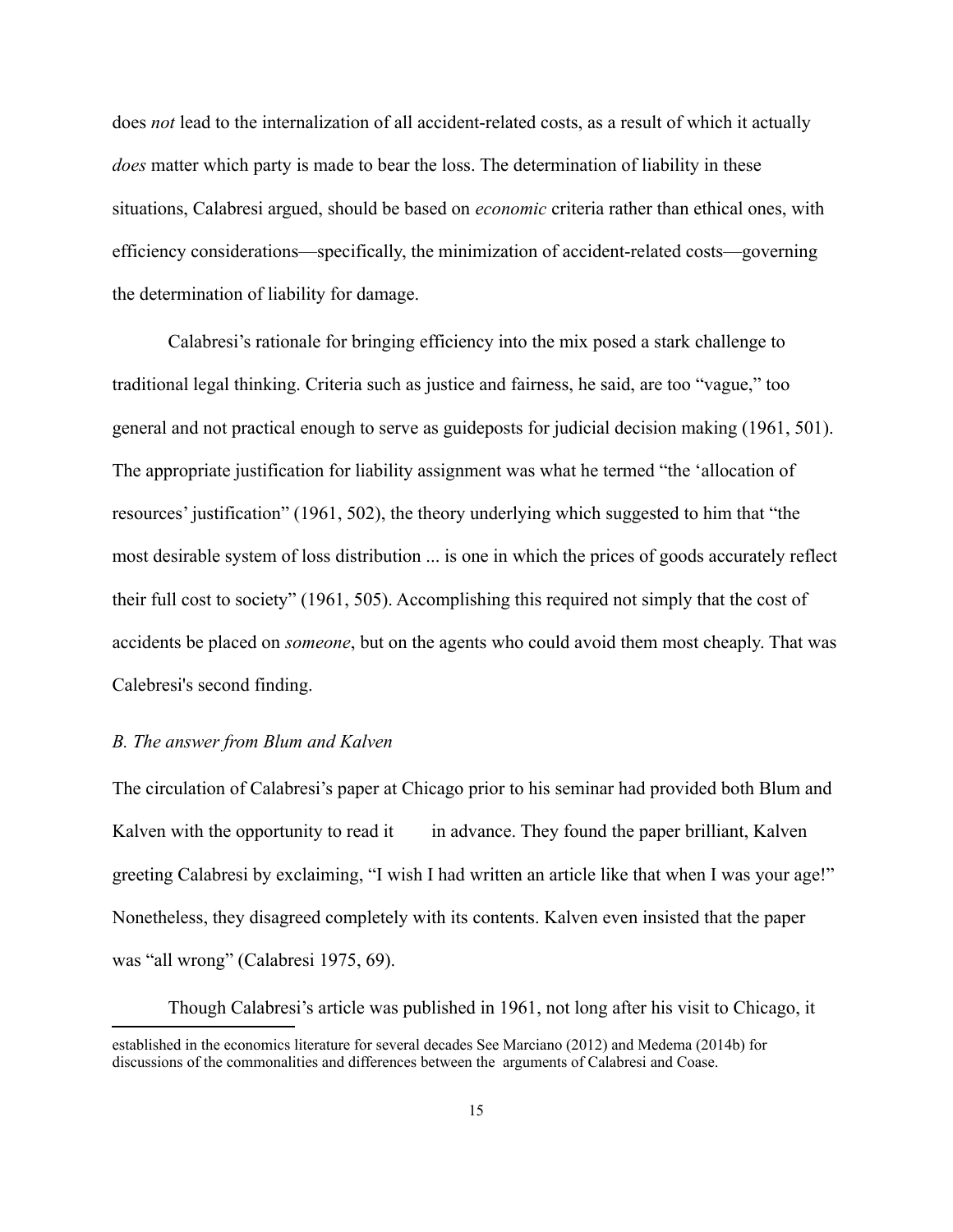was not until 1964 that Blum and Kalven offered a published response to his economics-infused argument—stimulated in part, as it happened, by Calabresi's invitation to have them deliver the 1964 Schuman Lectures at Yale Law School. These lectures, subsequently published in the *University of Chicago Law Review* as "Public Law Perspectives on a Private Law Problem: Auto Compensation Plans" (1964), attempted both to clarify the nature of their disagreement with Calabresi and, more broadly, to express their opposition to proposed automobile accident compensation plans that would move the system away from its basis in fault. It is only the former aspect of their analysis, though, that concerns us here. But Blum and Kalven also objected to the methodology employed by Calabresi in his analysis of accident law, that of economic analysis and, specifically, minimization of the costs of accidents.

Blum and Kalven's assessment of the accident law literature suggested to them that economics appeared to be increasingly in play as a tool that might shed light on the determination of liability. Indeed, they said, the suggestion that lawyers look to economic analysis had recently become "the *fashionable* response" ([19](#page-16-0)64, 692, emphasis added). <sup>19</sup> They found this economic turn objectionable, though, and for two reasons.

First, Blum and Kalven did not believe that economic analysis was capable of informing the theory of legal liability for accidents, in that it could not pinpoint a legal rule to govern liability assignment (1964, 692-703). Both Calabresi and Coase, they noted, had demonstrated that, under certain conditions, the determination of liability will not affect the allocation of

<span id="page-16-0"></span><sup>&</sup>lt;sup>19</sup> See the references given by Blum and Kalven (1964, p. 692). Among them, of course, one finds Calabresi. Later, they also noted that "economic analysis seems to be in command of a firm blueprint for inquiry." Walter J. Blum Papers, Box 31, Folder 2, Document 20, "Economic Analysis," n.d., p. 1. All references to "Document" in the subsequent discussion refer to this box and folder. Of course, it is possible that Blum and Kalven's proximity to economics-inflused discussions of legal issues at Chicago also informed (and perhaps biased somewhat) this opinion.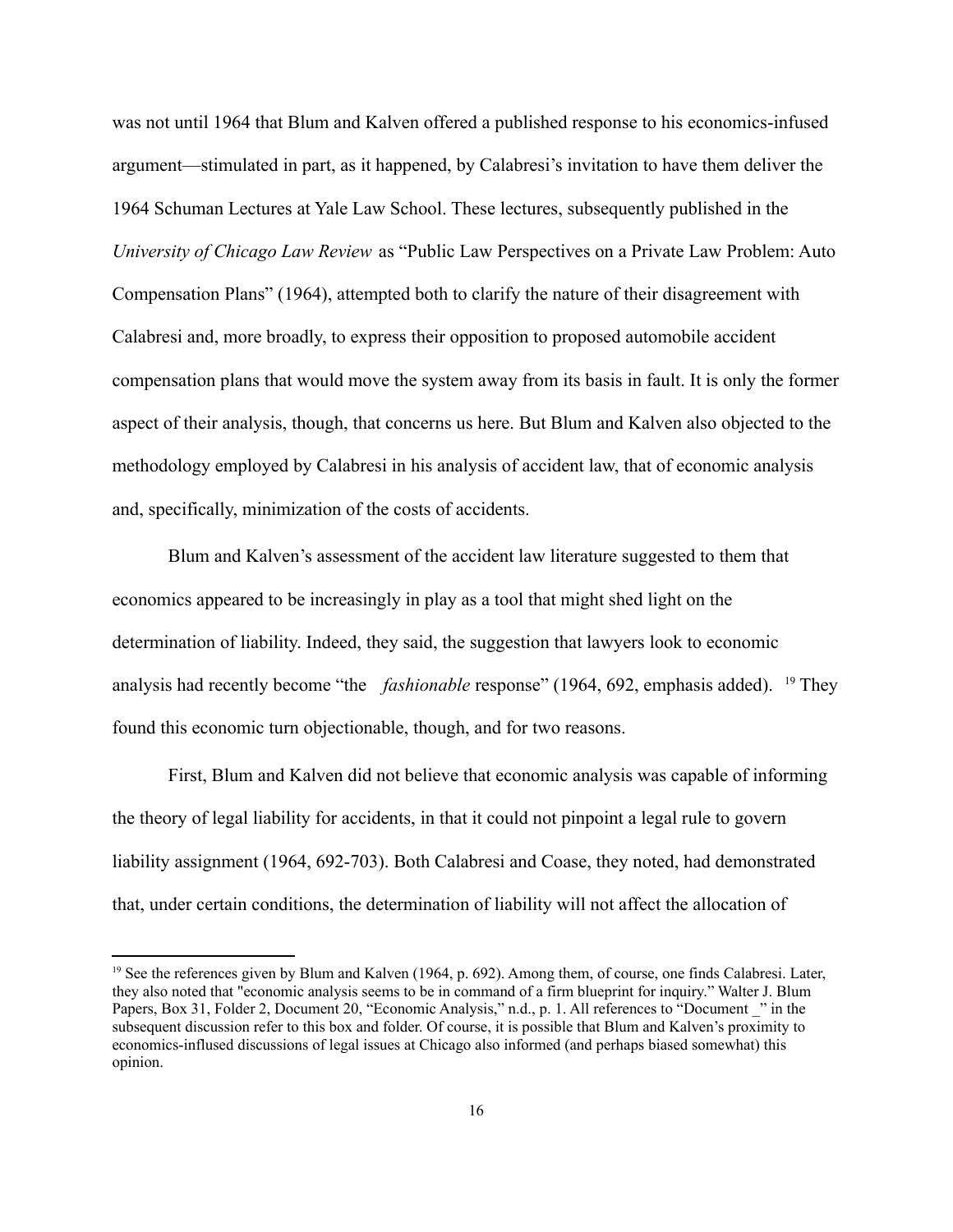resources. Calabresi had argued that there was no allocative distinction between alternative liability rules when markets work smoothly, and Coase had shown that if transacting is costless, agents will bargain to the outcome that maximizes the value of output regardless of where liability is initially placed.<sup>[20](#page-17-0)</sup> Because allocations do not vary with legal rules under such conditions, Blum and Kalven pointed out, economics is of no assistance in determining the appropriate rule for assigning liability. And when these restrictions are loosened—when markets do not function smoothly and the exchange process is costly—the liability assignment *does* affect resource allocation, but economic analysis does not have the capacity to predict, and so to tell us, which rule among the alternatives can be relied upon to best promote efficiency (1964,701). The implications, for Blum and Kalven, were not friendly to the economist: "To exaggerate only a little," they said, "when the economist is helpful he says that the legal problem is not worth arguing about; when he finds the legal problem consequential, he cannot be helpful in fashioning a solution" (1964, 703).

More concerning to Blum and Kalven was the fact that economics and law do not have the same objectives at their respective hearts. At issue was what they considered the "sharp collision" between the lawyer's criterion of "justice" and the economist's concern with resource allocation and efficiency.[21](#page-17-1) Foreshadowing the debates over the economic analysis of law that were to take place during the 1970s and 1980s, Blum and Kalven argued that questions of justice and equity, which are "the *ultimate* concern of the law" and which "the law cannot escape its *obligation* to answer, appeared to lie beyond the scope of economic analysis (1964, 703, 702,

<span id="page-17-0"></span><sup>&</sup>lt;sup>20</sup> Though Blum and Kalven found Coase's negotiation analysis interesting and were the first to reference it within the legal literature, they considered it rather unhelpful because they found the idea of prior negotiation among the parties to an accident a bit far-fetched.

<span id="page-17-1"></span> $21$  Document 2, p. 10.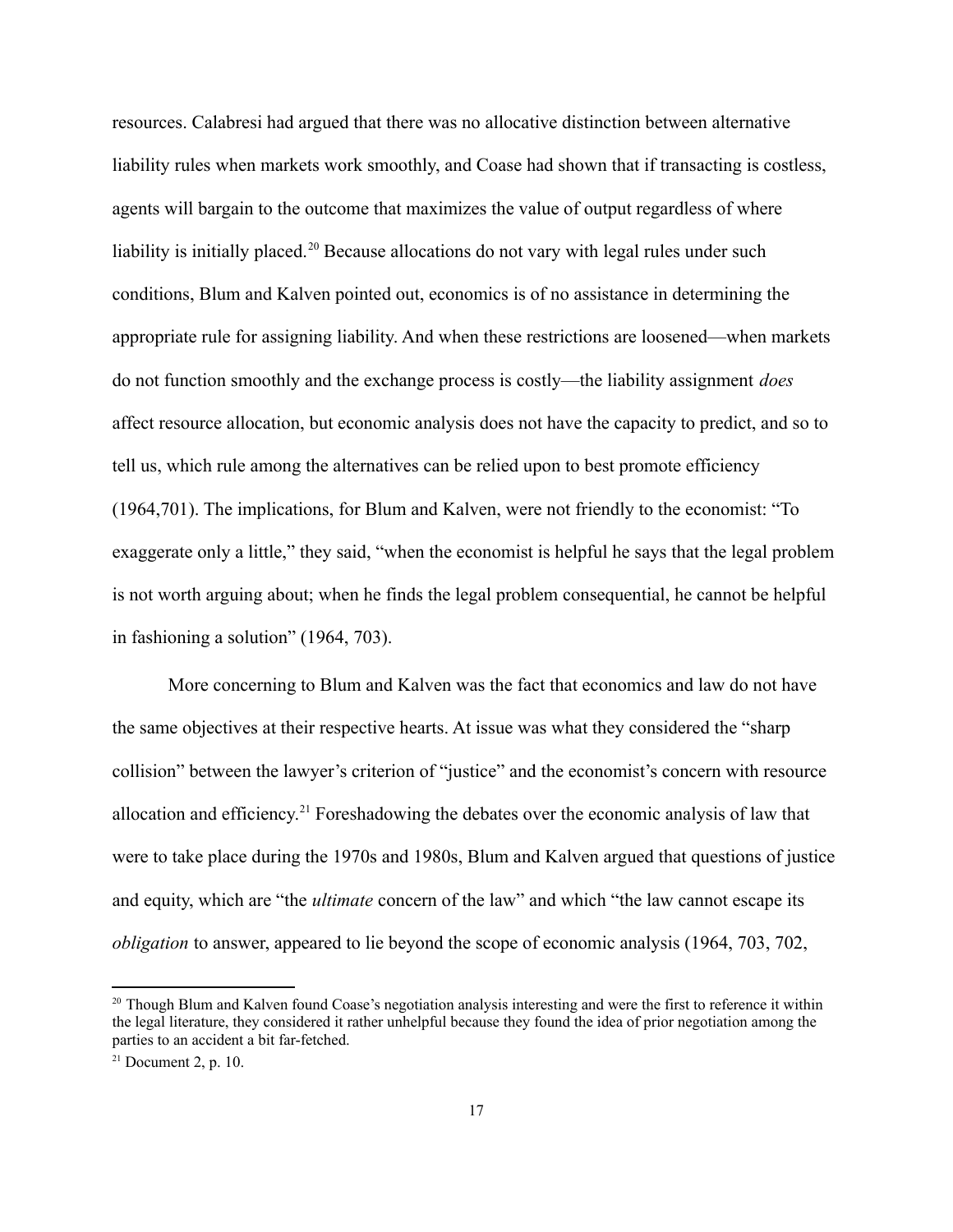emphases added). Given that the question of justice "is one on which our hypothetical economic advisor takes no position" (1964, 703), they were left to conclude that the economist was not the one to whom the law should turn to resolve the question of how best to deal with accident-related harms. This was exemplified in Calabresi's use of economic thinking to remove fault from the equation, thereby moving the goals of law in non-traditional directions.<sup>[22](#page-18-0)</sup> "The law," they said, "ought not to break sharply with the moral traditions of the society, as it would if it no longer recognized fault and personal responsibility in human conduct."[23](#page-18-1) Economic analysis—and, one could argue, interdisciplinarity in general—thus posed a threat not just to traditional legal methods but to legal and social norms.

#### **5. Struggling with Economics, 1966-1967**

#### *A. Car accidents and the law: the ongoing debate*

Blum and Kalven's 1964 article did anything but mark the end of the discussion. In 1965, they attempted to take their case to a broader audience by publishing a book that bore the same title as their 1964 article and utilized the same arguments. Calabresi, meanwhile, undertook to elaborate and defend his own position. In 1965, he published "The Decision for Accidents: An Approach to Nonfault Allocation of Costs" (1965a), an extension of the central themes of his 1961 article, and "Fault, Accidents and the Wonderful World of Blum and Kalven" (1965b), which responded directly to Blum and Kalven's critique of his position and of the economic approach generally. Each of these pieces, the first published in the *Harvard Law Review* and the second in the *Yale Law Journal*, further developed Calabresi's arguments for allocation of liability based upon on

<span id="page-18-0"></span> $22$  On the outward turn of law during this period, see, e.g., Posner (1987).

<span id="page-18-1"></span> $23$  Document 1, p. 14.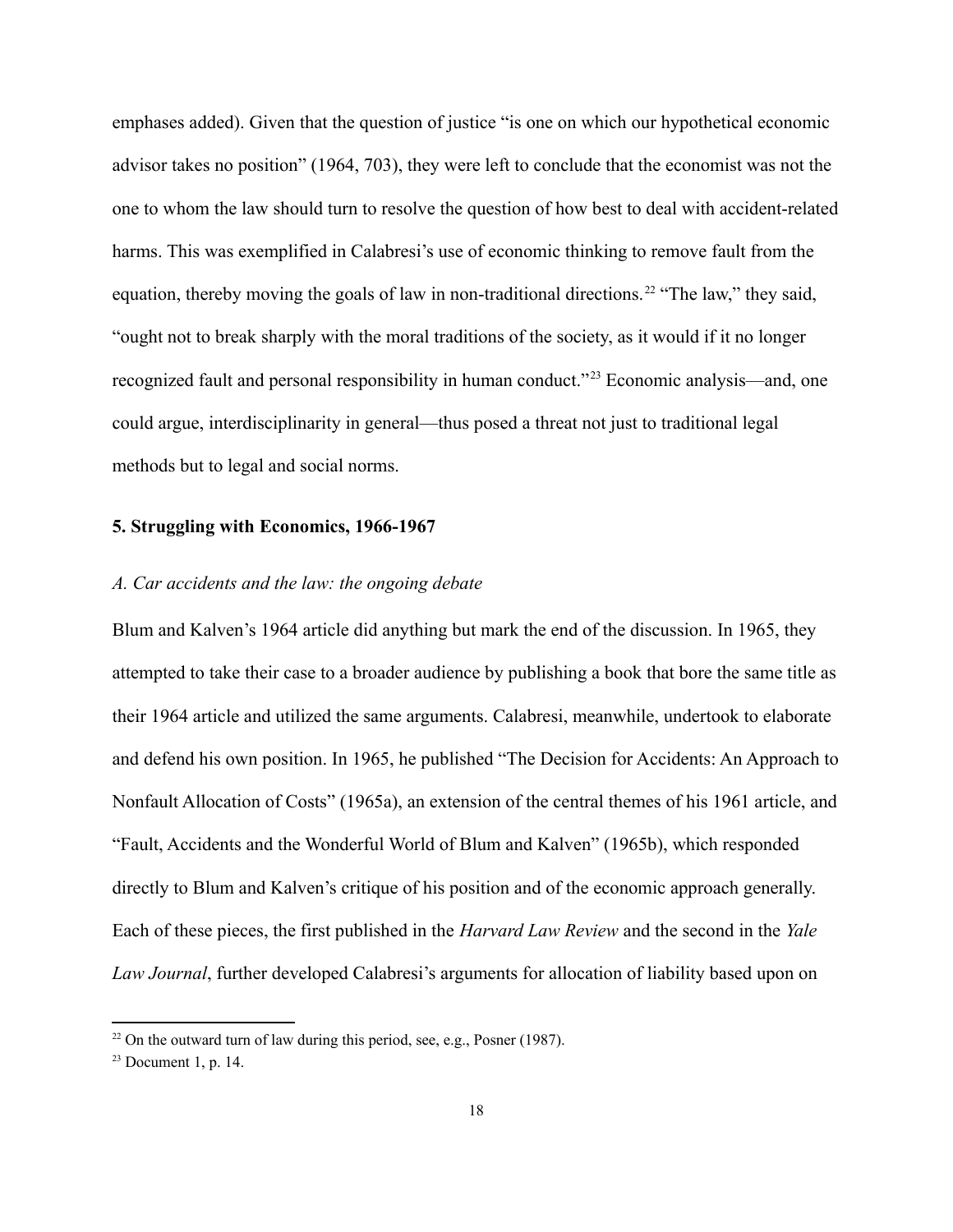the economic principle of cost minimization, but his basic line of reasoning did not change. [24](#page-19-0)

Calabresi insisted that questions about liability and the goal of accident law "are not meant to herald a metaphysical search for ultimate causes" (1965a, 725). Such "[g]reat moral issues," he argued, are a matter of "collective choice" and have to be "decided in whatever political way our society chooses to decide moral questions" (1965a, 717). When it comes to everyday life situations, by contrast—dealing with "rotary mowers versus reel mowers" or "one method of making steel as against another"—we are dealing with "questions difficult of collective decision" (1965a, 717). These situations, he argued, must be resolved on a case-bycase basis and grounded in practical considerations rather than ethical principles. Economics is ideal for resolving these more practical issues, he said, since "the marketplace serves as the rough testing ground" (1965a, 717).

The significance of automobile accidents costs, meanwhile, was increasingly on the public radar. Alfred Conard's 1964 article on "The Economic Treatment of Automobile Injuries" and his related book, A*utomobile Accidents Costs and Payments: Studies in the Economics of Insuring Reparations* (Conard et al. 1964), published that same year, provided empirical evidence for the broad scope of accident-related costs borne by victims and by society as a whole. The increasing toll of automobile accidents motivated the passage of the National Traffic and Motor Vehicle Safety Act and the Highway Safety Act in 1966—by which time, as President Lyndon Johnson noted when signing the bill into law, automobile fatalities had reached a number nearly triple that of the lives lost in all of America's wars.<sup>[25](#page-19-1)</sup>

Between the currency of the accident problem and Calabresi's critique of their arguments,

<span id="page-19-0"></span> $24$  See, for example, the discussion in Medema (2014b).

<span id="page-19-1"></span><sup>25</sup> <http://www.presidency.ucsb.edu/ws/index.php?pid=27847>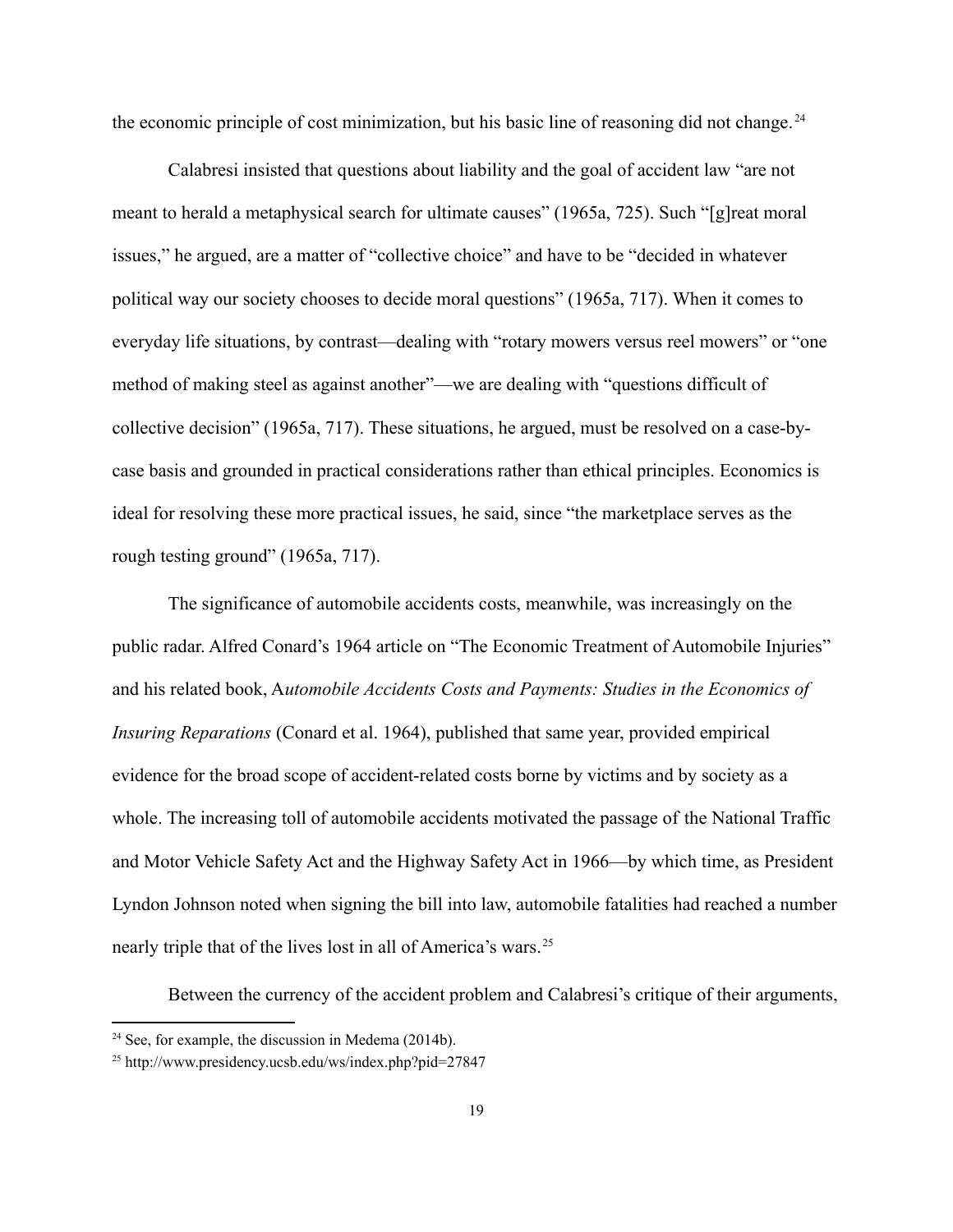Blum and Kalven had ample justification to press forward with their case for the redesign of accident law. This time, though, their salvo was aimed directly at Calabresi. "The Empty Cabinet of Dr. Calabresi: Auto Accidents and General Deterrence" was published in the *University of Chicago Law Review* in 1967, and the archival record reveals the processes through which they developed their argument. Beginning in January 1966, Blum and Kalven exchanged a lengthy stream of memoranda, notes, and drafts of ideas which demonstrate the extent of their concern not just with the details of Calabresi's proposal, but with the appropriateness of using economic analysis to inform legal reasoning—an approach that they seem to have considered a true threat to traditional legal methods.

Befitting a discussion that was taking place on boundaries between disciplines, the archival record demonstrates that Blum and Kalven went to some lengths to improve their understanding of economic analysis as they prepared a response to Calabresi's attack. Evidence for this can be found throughout the notes and memoranda they exchanged in the process of drafting their response, in their notes from a conversation with Chicago economist Harold Demsetz, several mimeographed pages from the famous Henry Simons Syllabus for Economics 201 ("The Divisional Course in Economics" for University of Chicago undergraduates), and repeated references to Chicago economist George Stigler's approach to dealing with problems of deterrence.<sup>[26](#page-20-0)</sup> Why would Blum and Kalven go to this effort rather than simply rejecting

<span id="page-20-0"></span><sup>&</sup>lt;sup>26</sup> It is unclear by what means Blum and Kalven arrived at a sense for Stigler's views on the subject of deterrence; there no record of correspondence between them and Stigler in the Blum papers or the Stigler papers, and there is nothing in the articles that Stigler had written to that point which is suggestive. Apart from personal conversations, of which there are no record, one possible source of this view is Stigler's discussion of divergences between private and social costs in the 1952 and 1966 editions of his book, *The Theory of Price*—the 1966 edition of which took up Coase's argument explicitly. Stigler mentions the possibility of using a tax to achieve deterrence (e.g., 1952, p. 105), and this is the context in which Blum and Kalven reference Stigler in their discussion. Stigler was also quick to draw the conclusion, from Coase's analysis, that law is often without effect on the allocation of resources. There is no mention of Stigler in either of Blum and Kalven's articles on accident law—a fact that is less surprising when one understands that Stigler was an ardent *proponent* of the application of economic reasoning in the legal realm.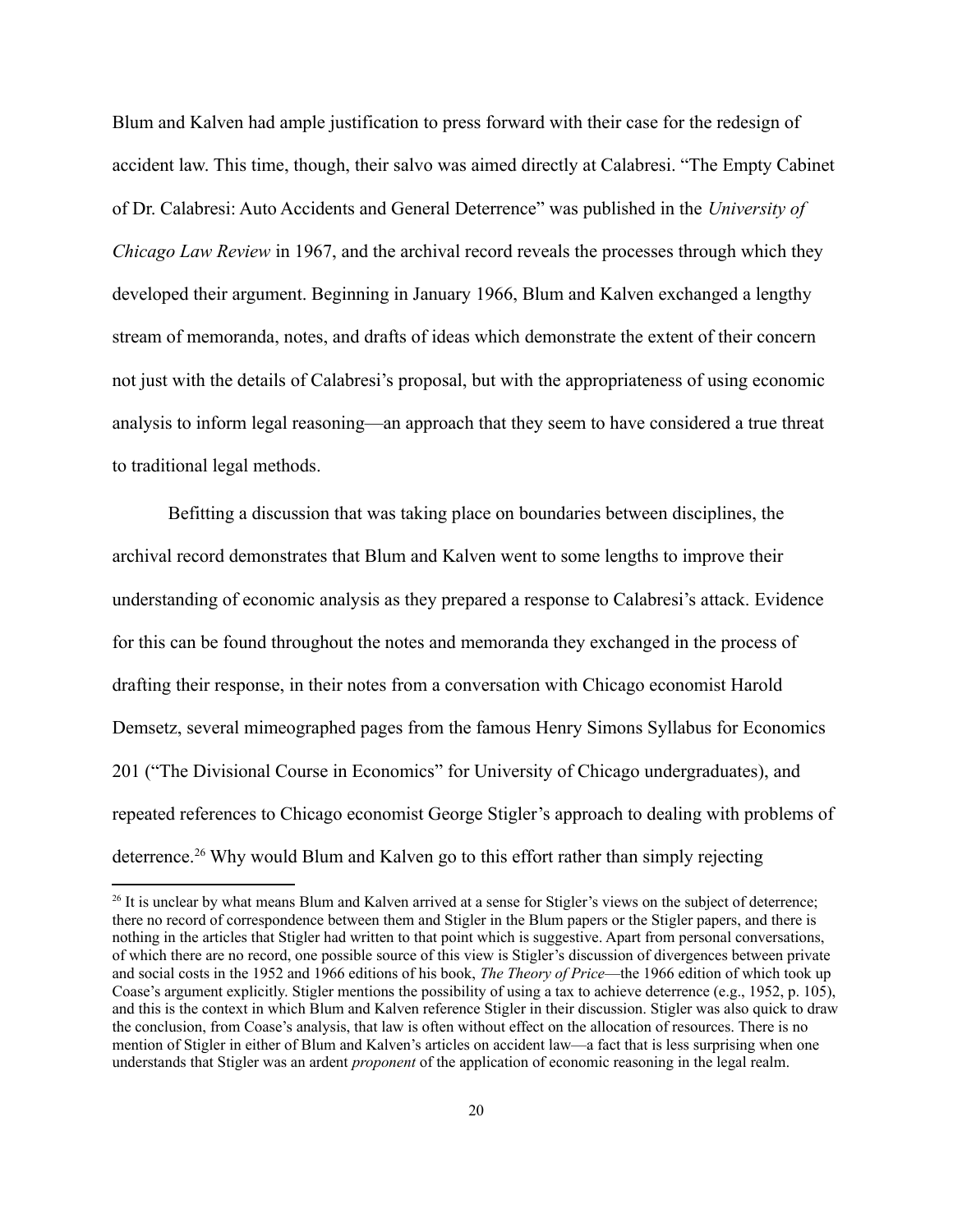economics out of hand as a lens through which to analyze legal problems? It is reasonable to surmise that their attitude was at least in part a result of the economic tradition in which they had been steeped at Chicago, going back to their student days. Having seen how economics *could* inform the discussion of *some* legal issues, they clearly did not want to reject the possibility that economics could inform the discussion of accident law without first having examined the details of the proposal that economists and economic reasoning would favor to minimize the costs of accidents—general deterrence.<sup>[27](#page-21-0)</sup> But their attitude seems to have gone beyond one of mere respect: Their hope seems to have been to discover an argument, grounded in economic analysis, that might point the way to their own favored system, one involving social security.

#### *B. General Arguments Against Economics*

As with their 1964 article, the notes they took and memoranda they wrote when preparing "Empty Cabinet" found Blum and Kalven emphasizing the divergent normative visions of economics and law—that while the economist is concerned with efficiency, "the primary concern of the law has been the corrective justice aspect of the matter."[28](#page-21-1) The question of which party should bear the burden of losses was, in their reading of the common law tradition, "a question of fairness."[29](#page-21-2) This distinction, and their desire to "bring justice back into the discussion" (1967, 264), were at the heart of Blum and Kalven's 1967 assault on Calabresi's reasoning. From where they stood, the use of economics and economic criteria is not sufficient for law. The domain of law, for Blum and Kalven, is one on which the economist, at least so far as prescription goes, cannot trespass, for within law "there very likely are hidden values that cannot be translated into

<span id="page-21-0"></span><sup>&</sup>lt;sup>27</sup> Blum and Kalven noted in their exchanges that "General deterrence is a familiar objective to the economist," and that when one looks at the arguments in support of general deterrence, "[m]ost of the talk comes from the world of economics." (Document 1, pp. 18, 16).

<span id="page-21-1"></span> $28$  Document 10, p. 2.

<span id="page-21-2"></span> $29$  Document 1, p. 2.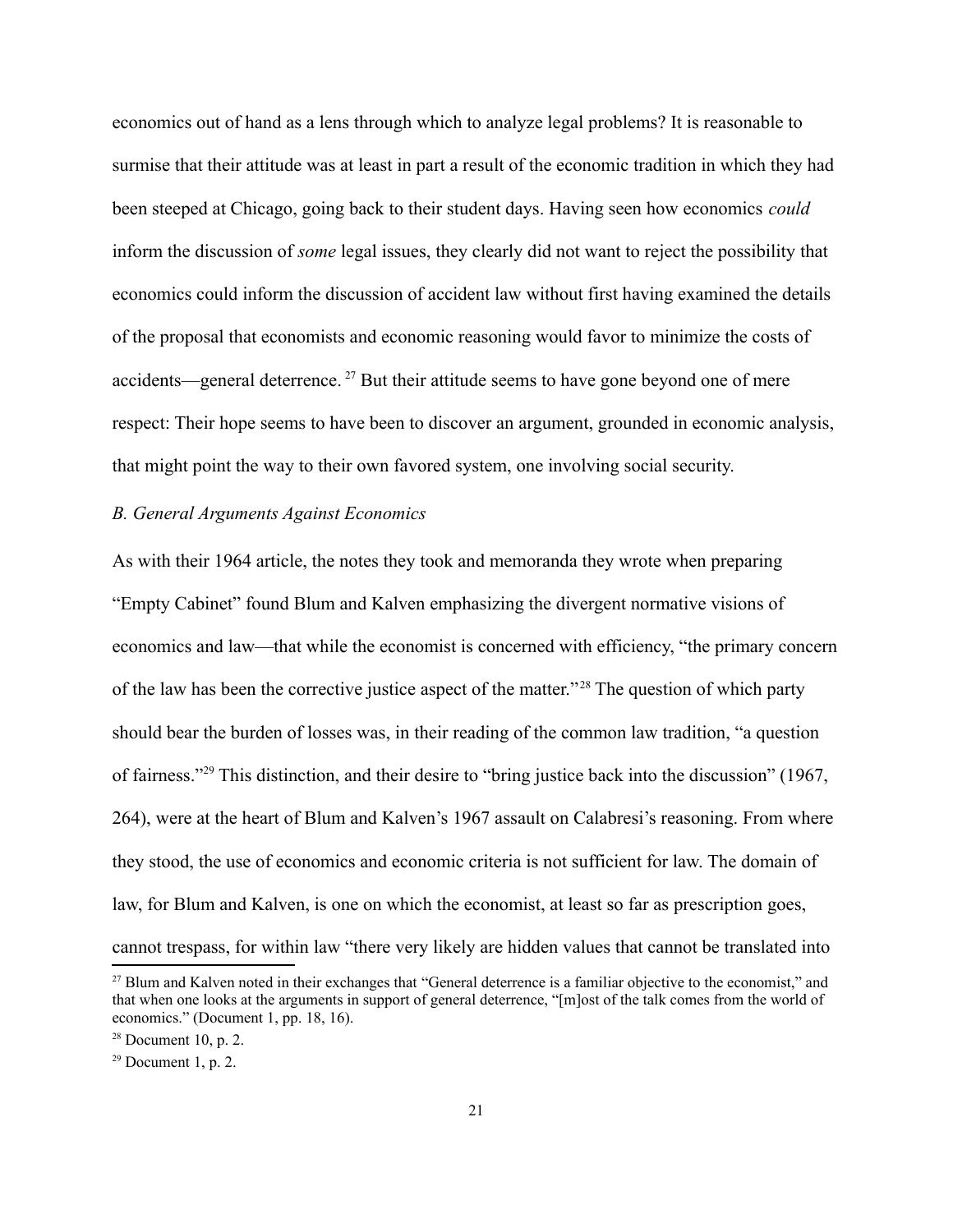economic costs, such as the value of having individuals understand why they are being subjected to a special tax and the value of not departing too lightly from traditional and accepted ways of doing things" (1967, 266). The values of law, then, made a truly interdisciplinary collaboration between economists and lawyers difficult to envisage.

But Blum and Kalven found other, more practical reasons to be skeptical of benefits of an economic analysis of law. First, they questioned the empirical foundation underlying the claims an economist would make regarding human behavior within the legal realm—a concern that seems to be rooted in their sense that the economist here is operating outside of his area of primary expertise. "What," they asked, "do we know that shows that general deterrence ever works? What is the economists' expertise and experience here? With what kind of accident? Or is the point simply that as price goes up, demand goes down; and that people with variable costs will try to reduce these costs?"<sup>[30](#page-22-0)</sup> This, of course, led them to question the deterrence thesis that was at the heart of Calabresi's economic analysis of accident law, but their concerns were much larger than this, going to the issue of whether the economist's contention that the basic behavioral assumptions and the conclusions drawn from them translate outside of the traditional economic realm had any substance. At a minimum, Blum and Kalven questioned the economist's willingness to make such a leap without having done the sort of empirical work necessary to ground these conclusions.<sup>[31](#page-22-1)</sup>

These concerns led directly to Blum and Kalven's second argument against economics: Absent such empirical evidence, they were not willing to walk down the behavioral road with the economist, at least when it came to matters related to automobile accidents. In particular, Blum

<span id="page-22-0"></span> $30$  Document 5, p. 3.

<span id="page-22-1"></span><sup>&</sup>lt;sup>31</sup> See also Document 11, p. 2; Document 16, p. 1; and Document 18, February 4, 1966, p. 1.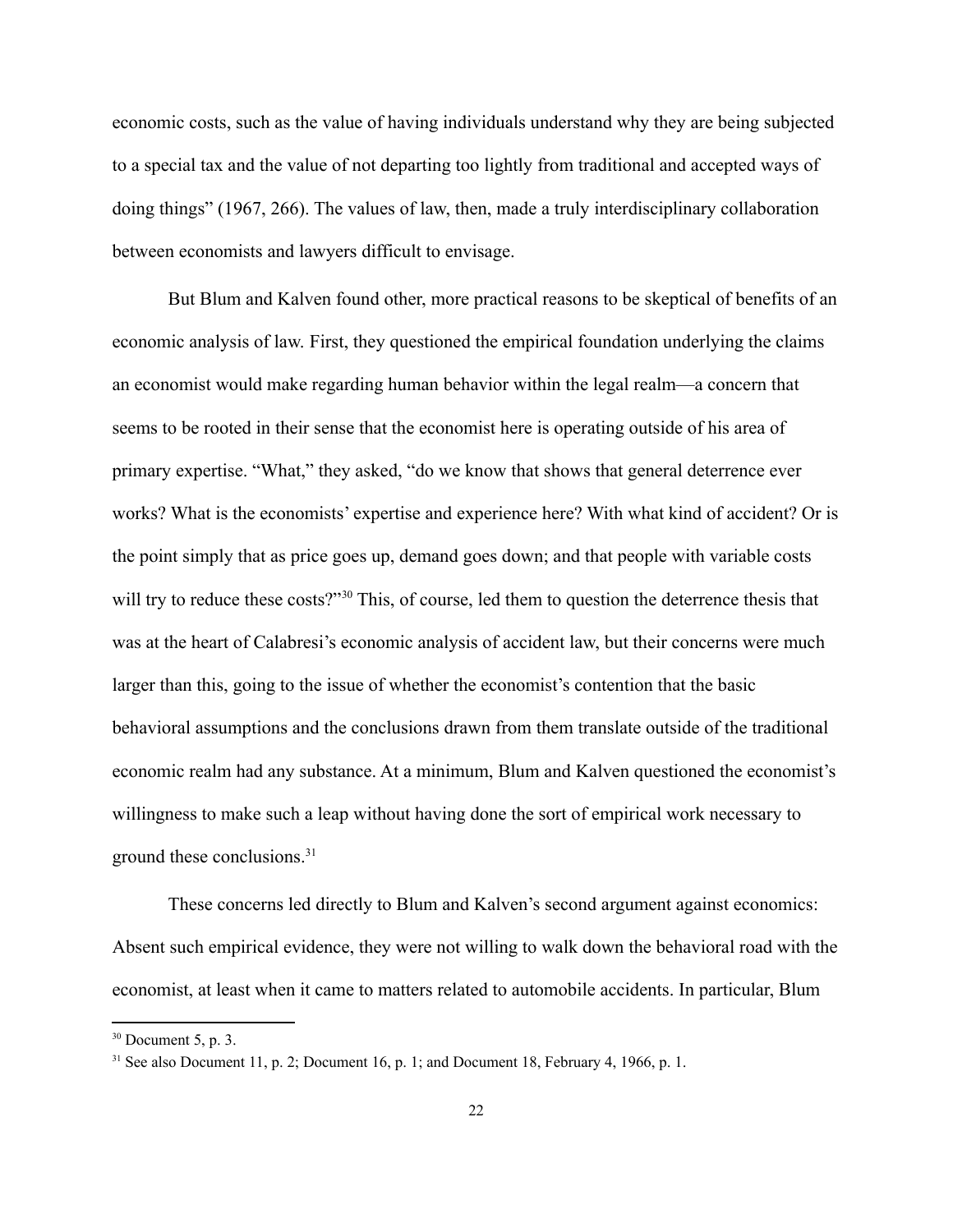and Kalven questioned the assumed propensity of motorists to adapt their driving habits in response to a legal framework, such as that advocated by Calabresi, which imposes the entire cost of accidents on motorists. The disconnect between their view of human behavior within the legal realm and the economist's perspective is reflected in the seeming disbelief with which they reacted to a conversation on this subject with Demsetz. "[E]verything the economist says here," they noted, "rests on the notion that humans can be made to change their conduct and that different configurations of conduct result in different degrees of efficiency in the utilization of resources."[32](#page-23-0) And, at a minimum, Blum and Kalven were suspicious of the idea that legal rules inevitably functioned as price incentives and thus, in the case of driving, that increases in these "prices" would induce individuals to exercise additional precaution. Echoing their earlier assessment of the questionable links between income tax rates and labor-market incentives, noted above, Blum and Kalven argued that "since the personal safety of the individual driver will almost certainly be involved in any accident, what reason is there to believe that the sanction of price will operate in instances where the sanction of personal safety has failed to operate?"<sup>[33](#page-23-1)</sup> Beyond this, they insisted that the incentive to avoid a charge of negligence under the extant fault-based system already induced motorists to exercise *maximum* precaution, meaning that the move to a no-fault system such as that advocated by Calabresi would *not* result in *additional* deterrence (e.g., 1967, 252, 254).<sup>[34](#page-23-2)</sup> In short, Blum and Kalven believed that existing incentives induce maximum precaution on the part of motorists and that additional price incentives will

<span id="page-23-0"></span> $32$  Document 4, p. 2.

<span id="page-23-1"></span><sup>33</sup> Document 5, memo from Blum to Kalven, "Questions and Reactions on Re-reading Calabresi," October 6, 1966, p. 2.

<span id="page-23-2"></span><sup>&</sup>lt;sup>34</sup> The economist would object to this argument, pointing out that since the probability of being found negligent under a fault-based system is less than 1, meaning that additional precaution will reduce expected costs.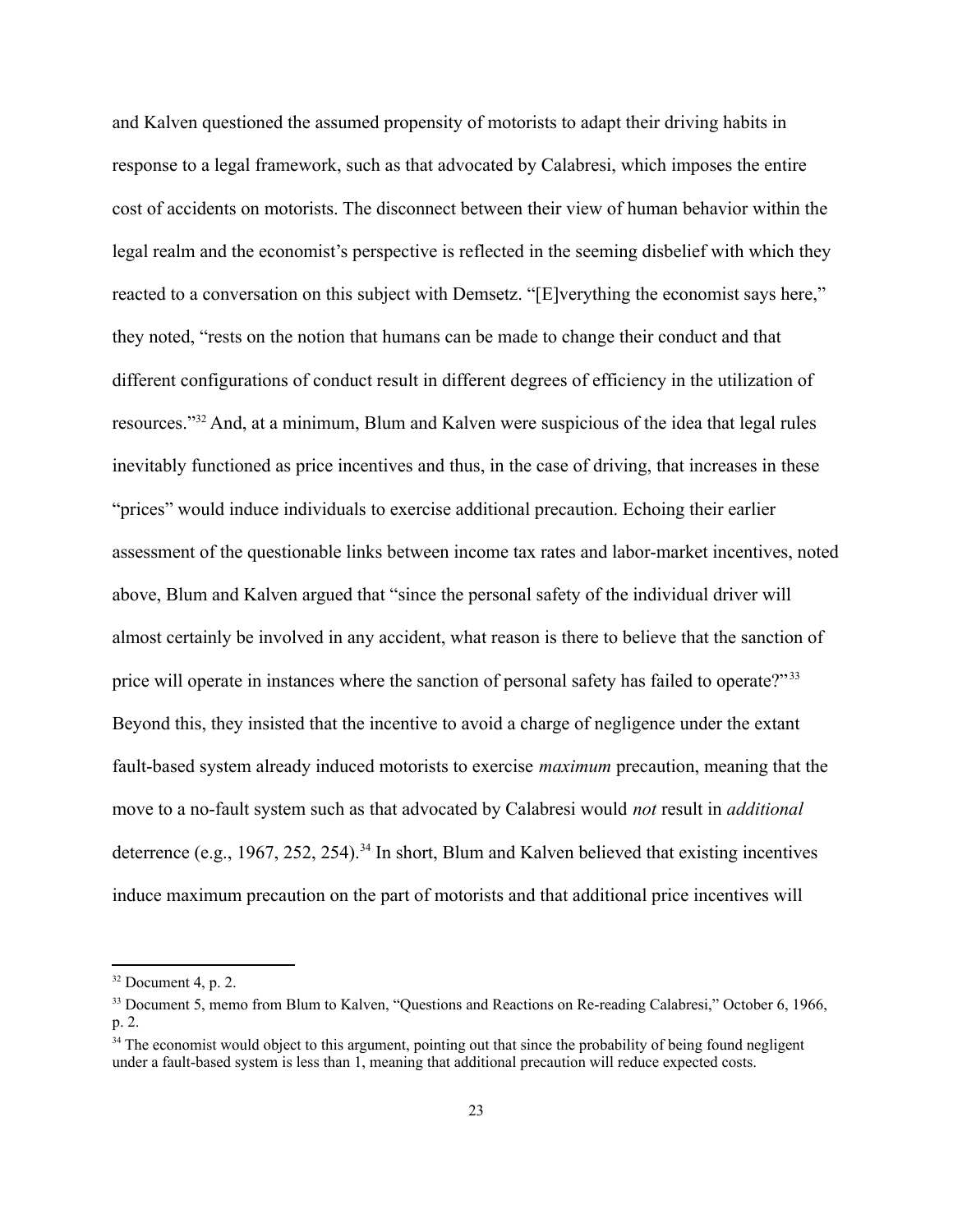have no further deterrent effect.<sup>[35](#page-24-0)</sup>

But even if the law actually does provide the price incentives suggested by economists, Blum and Kalven were not convinced that agents could or would make the "meaningful calculation" necessary to assess the benefit-cost tradeoff between additional precaution and, say, a \$100 savings on insurance premiums. The typical driver, they contended, "is likely to find the economic calculus somewhat remote and difficult."[36](#page-24-1)

Blum and Kalven's final concern with the economic approach brought them back around to their emphasis on traditional notions of justice: The economist's neglect of distributional considerations in favor of those related to efficiency. In the case of automobile accidents, they stressed that a deterrence system, by making a motorist liable for injuries to others that are not attributable to that motorist's negligence, involves an "injustice." [37](#page-24-2) Even if the economic argument is correct up and down the line and strict liability does, in fact, have the efficiency properties asserted by Calabresi, this system provides no rationale grounded in justice for making motorists bear *all* of the costs, including for accidents in which they were not negligent. Though the economist acknowledges that injuries from accidents affect the distribution of income and wealth, these effects "would not bear upon his proposal for optimizing accident conditions." Instead, he would respond by "disclaim[ing] any interest or competence, as economist, in such questions of distribution" or by asserting that "auto accident injuries are no different from other misfortunes; and that if welfare payments are thought desirable, they should be based on income and wealth status and not on the nature or cause of the particular misfortune."<sup>[38](#page-24-3)</sup>

<span id="page-24-0"></span><sup>&</sup>lt;sup>35</sup> For more details on Blum, Kalven and Calabresi and rationality, see Marciano and Romaniuc (2015).

<span id="page-24-1"></span><sup>&</sup>lt;sup>36</sup> Document 18, memorandum from Kalven to Blum, "Further Thoughts on Super-Carefulness," February 4, 1966, p. 4.

<span id="page-24-2"></span> $37$  Document 10, p. 3.

<span id="page-24-3"></span> $38$  Document 10, p. 1.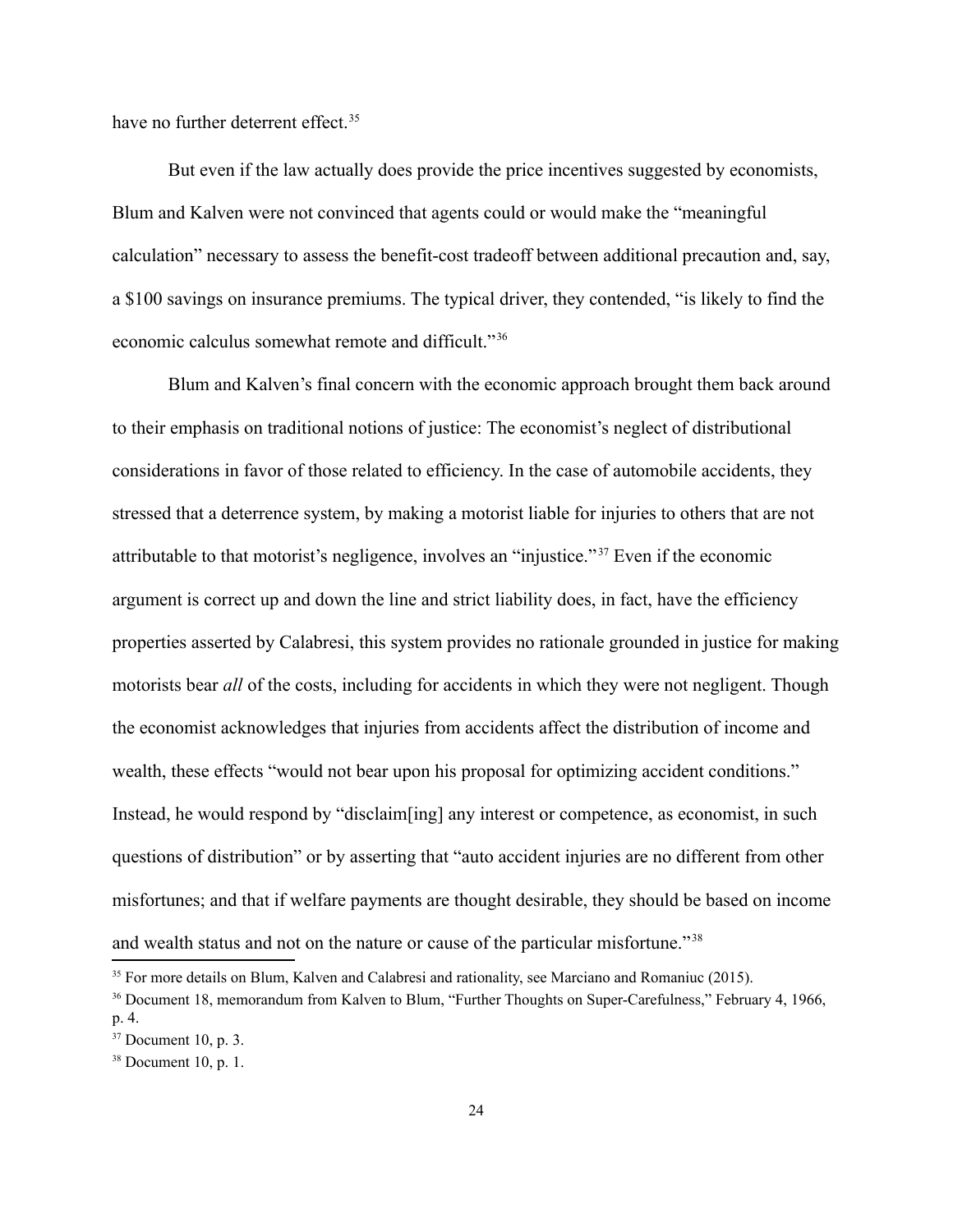Though Blum and Kalven were not finding the economist of much use on the justice front, they did find one opening that seemed, to them, to provide some scope for harmony between the economist's views and their own. If the economist *was* concerned about policies to deal with the distributional effects of auto accidents, they suggested, he would insist that the measures employed not impact incentives in such a way as to affect the attainment of the optimal level of accidents. This led them to conclude that such an economist would be likely to favor a system of government transfer payments to victims not unlike what they had proposed in their 1964 article. Levying a general tax on motorists to create a fund out of which victims would be compensated would not, in their estimation, impact incentives, leaving them convinced that no less an economist than Stigler would find this system "desirable."[39](#page-25-0) In essence, the economist could potentially be useful to the law by suggesting efficient mechanisms for satisfying goals that are central to the law—though only to the extent that the economist's descriptions of individual responses to legal rules could be empirically validated.

#### *C. An economic argument against the economics of liability*

Despite their concerns about whether economics could usefully inform legal decision making, Blum and Kalven were convinced that they could turn economic logic to their advantage in rebutting Calabresi's claim that strict liability for auto accidents—putting the costs of accidents on motorists—is preferable to a common law negligence system. They initially sketched this argument in a 1966 exchange of memoranda and repeated the claim in their 1967 article, noting

<span id="page-25-0"></span><sup>&</sup>lt;sup>39</sup> Document 6, "Notes," p. 3. Blum and Kalven seem to have been of the mind that Stigler's desire to achieve an appropriate level of deterrence but yet separate deterrence from compensation for victims would be satisfied via a general tax on motorists (an idea to which they did not seem to be completely opposed, since it would fall on all motorists and not just those involved in accidents), *a la* Calabresi, combined with a transfer scheme such as the one they proposed in their 1964 article. What Blum and Kalven seem not to have realized is that the economist would argue that their transfer scheme *does* impact incentives, and thus efficiency, by reducing the level of precaution on the part of *potential victims*.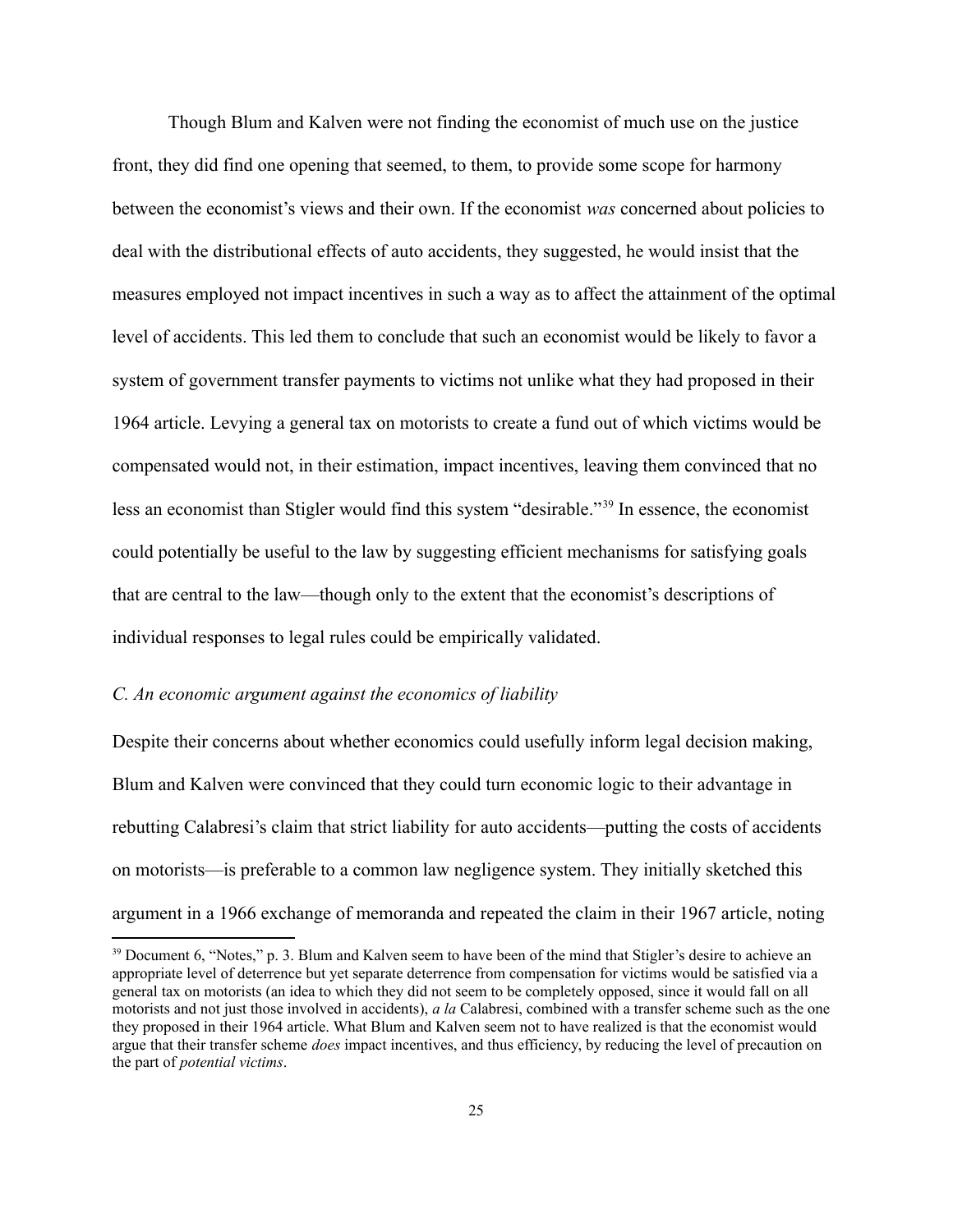in the process that they had "benefitted greatly from discussions with Harold Demsetz" in the formulation of their arguments and pointing to "two especially relevant pieces by economists"— Demsetz's "The Exchange and Enforcement of Property Rights" (1964) and Simon Rottenberg's "Liability in Law and Economics" (1965)—that had informed their thinking (Blum and Kalven 1967, 239n.1).<sup>[40](#page-26-0)</sup>

Certainly, Blum and Kalven agreed, one could accept the economist's claim in favor of the imposition of liability on manufacturers of potentially dangerous products, as this would indeed accomplish the desired level of deterrence at least cost. Strict liability puts the costs on the manufacturers, but a portion of these costs are passed on to consumers of these products in the form of higher prices. If the costs and thus prices are properly set, the products' users are exposed to the potential costs associated with using the product, meaning that the relevant costs will be internalized to both parties at the lowest cost to society (1967, 248-49). However, they asserted, the same result *would not* obtain in *automobile* accident law if all costs were placed on motorists—the accident-law equivalent of the manufacturer—and for two reasons. First, unlike the manufacturer, the motorist cannot easily estimate accident risk and associated losses. Second one cannot justify strict liability on the grounds that market forces will see to the proper allocation of costs. While consumers bear a share of the costs in products liability cases (either through harm incurred or higher prices), the absence of a pricing system to reallocate potential costs associated with auto accidents means that these costs fall on motorists if they are liable and on the victims if they are liable (pp. 250-251). One cannot then presume that motorists will bear the appropriate share of accident costs regardless of where liability is assigned, and thus the

<span id="page-26-0"></span><sup>40</sup> Rottenberg was at that time a Professor of Economics at SUNY-Buffalo, having previously served on the faculty at Chicago.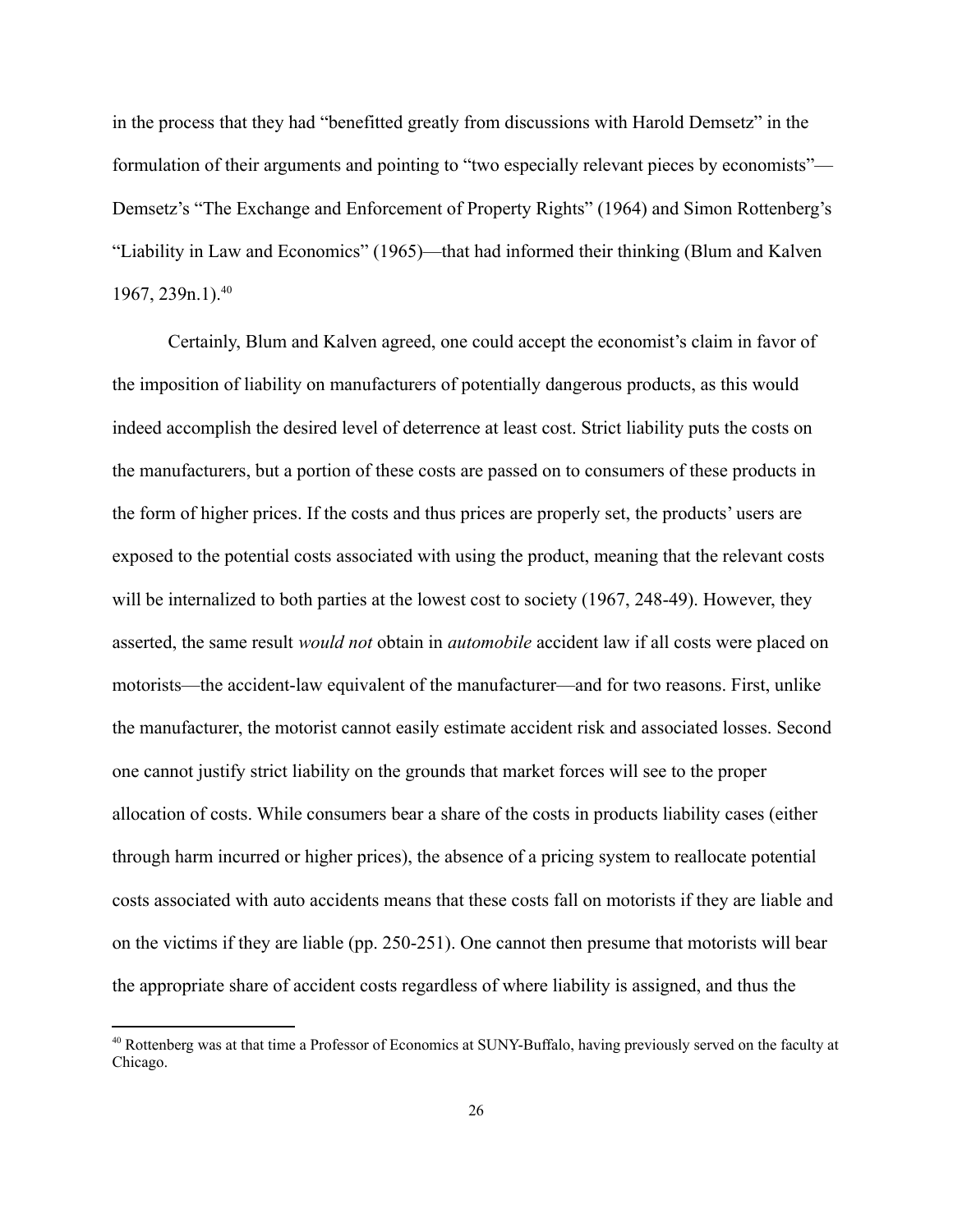structure of law here, unlike in the products liability case, will affect the ultimate allocation of costs.

Their conversations with Demsetz and immersion in the literature of economics, though, did nothing to deter Blum and Kalven from their dim view of the price-related deterrent effects of legal rules, as least as applied to accidents. Blum and Kalven's article saw them continue to emphasize that the deterrent effect of strict liability is unlikely to be significant because drivers already face the potential harm to themselves associated with accidents. This risk alone induces drivers to exercise maximum care, or something approaching it, and adding to this the potential costs associated with harm to others, they argued, is not likely to increase the safety with which people drive. Here, then, we find Blum and Kalven taking an economic position that would be unrecognizable to their economist colleagues at Chicago. The claim, in short, is that there are limits to the link between costs and behavior. In the present instance, the costs associated with the risk to personal safety do indeed have a deterrent effect, but this effect is so substantial that the benefits associated with further cost internalization would be zero (1967, 254). And even if one allows that some people will respond to additional cost-internalization incentives, Blum and Kalven suggested that the difficulties of structuring insurance premiums to accomplish this would be practically insurmountable. This, along with other factors, such as the costs associated with drivers using slower speeds, the need to alter/build roads to account for these slower average speeds etc., raise the specter of further costs which, contrary to Calabresi's claim, may make the strict liability scheme *inefficient*. Moreover, they alleged, the strict liability approach does not offer the prospect of deterring most those motorists most likely to be involved in accidents (in contrast to a fault-based system) and, because of the absence of a market process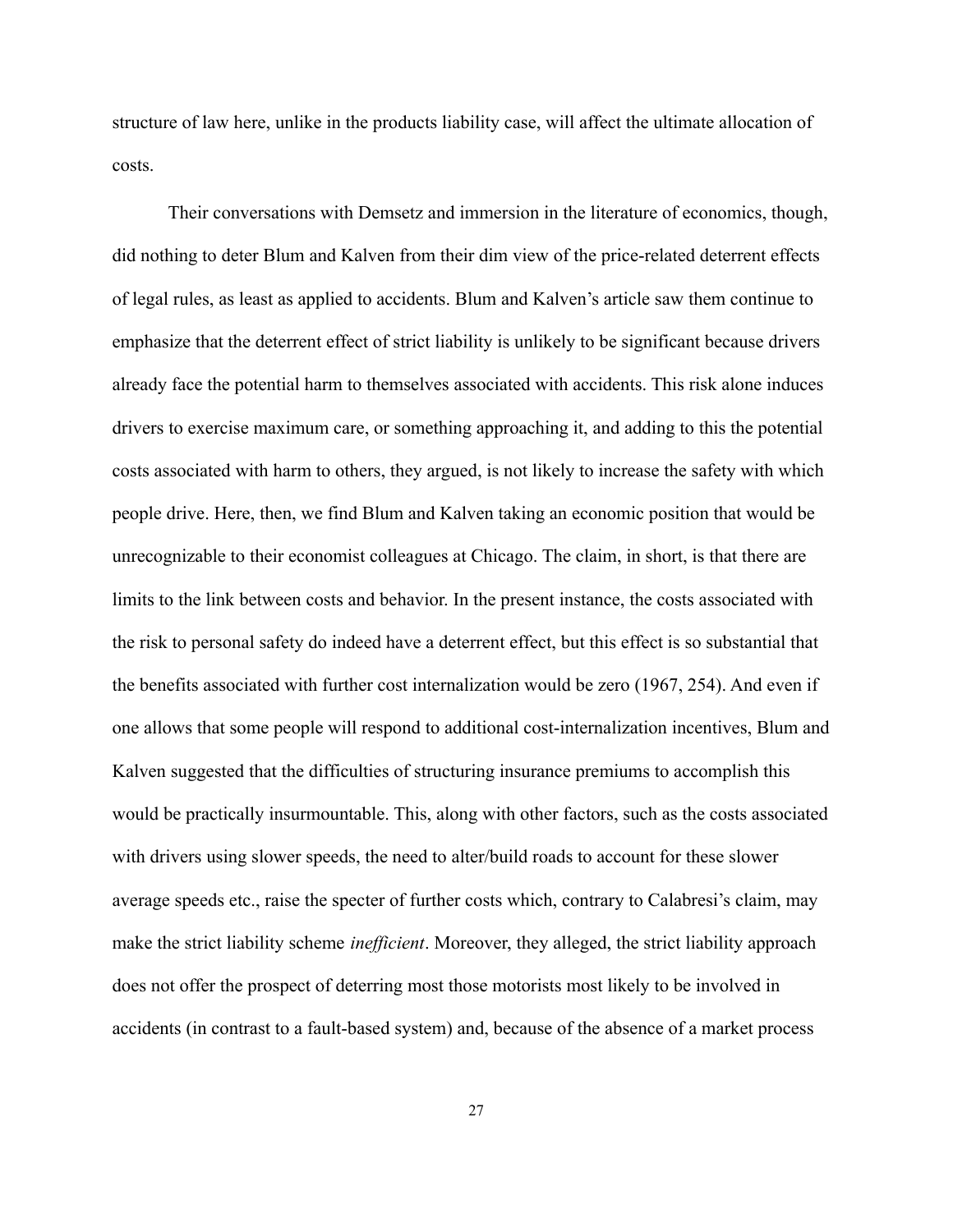for reallocating costs, does not induce potential non-motorist victims to take sufficient precaution (1967, 255-59). When all of these effects were taken into account, it was not clear to Blum and Kalven that a move to strict liability would, in fact, "yield ... a net reduction in costs to society" (1967, 259). Differently put, strict liability may well fail to satisfy the economic efficiency standard that Calabresi was using to justify it.

Perhaps the most serious difficulty with the application of the economic approach, Blum and Kalven repeatedly stressed, is fact that *we do not know what the optimum is* and thus cannot say whether putting any particular share of costs on motorists will move us any closer to it.<sup>[41](#page-28-0)</sup> The standards for making such a determination were unrealistically stringent, in their view, so much so that they came away from a conversation with Demsetz feeling that, "[i]n essence, [the economic] approach is based upon the notion that we might be semi-omniscient, but not wholly so."<sup>[42](#page-28-1)</sup> The idea that the analyst could determine or even get a sense for the optimal number of auto accidents, they said, gives accident law "a science-fiction flavor" (1967, 262). Thus, while a system based on economics might be "perfect," it would also be "Utopian" (1967, 263).

What is interesting about Blum and Kalven's criticism of the optimality standard is that it seems to part company with Demsetz's view of the appropriate "economic" approach to such problems in two important ways. First, Blum and Kalven—consistent with their emphasis on "justice"—were assuming that all victims must be fully compensated, whereas the wealth maximization approach advocated by Demsetz (and by Coase) does not necessitate this. Second, Blum and Kalven appear to ignore the costs associated with administering the social insurance

<span id="page-28-0"></span><sup>41</sup> See, e.g., Document 7, "A Note on the Calabresi Formulation," p. 2.

<span id="page-28-1"></span><sup>&</sup>lt;sup>42</sup> Document 4, p. 1. They also note here that this is the basic position taken by Stigler. Interestingly, semiomniscience was replaced with "omniscience" in their 1967 article.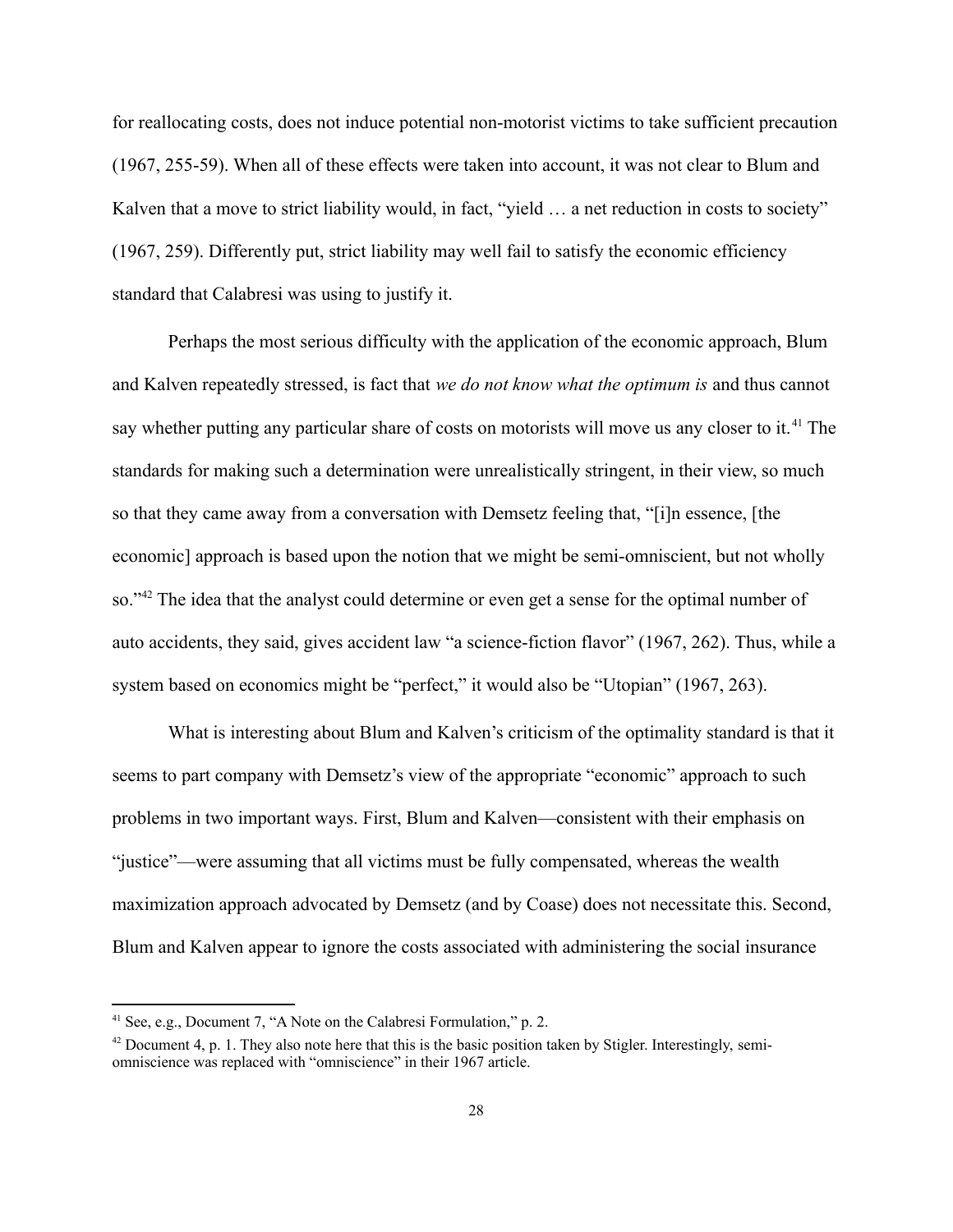scheme that was their preferred method for accident-loss compensation. The determination of the optimal number of auto accidents requires building into the system *all* costs that vary with the number of accidents, and these include the costs of administering the compensation system. That Blum and Kalven did not put such costs on a par with the more direct costs associated with auto accidents is reflected in the introduction to the 1965 book version of their original article, where they note that "On our scale these matters are entitled to weight, but only as by-products and side effects of adopting a plan" (1965, vi). Here too, then, Blum and Kalven were not prepared to go all the way with the economist's wealth-maximization approach. What makes this all the more curious is their insistence, in their private writings leading up to the publication of their article, that Calabresi was remiss in not considering the indirect costs associated with *his own* proposed revision of accident law. Blum and Kalven, the evidence suggests, were guilty of another version of the same sin. In attempting to push the limits of the "economic approach" and adapt it to their purposes, it would seem that they were still not able to completely loose themselves from other concerns.

#### **6. Conclusions**

The story of the origins of the economic analysis of law is often portrayed as an exercise in economics imperialism (e.g., Duxbury, 1995, 367-377; Fine and Milonakis 2009). But there is a growing body of evidence to suggest that this was anything but the case and thus that the traditional view is misguided at best. As Medema (2014a) has demonstrated, it was lawyers, not economists, who brought the Coase theorem to bear on law in the 1960s, and the place of a "Chicago school" in that history is anything but central.<sup>[43](#page-29-0)</sup> The present paper adds weight to this

<span id="page-29-0"></span><sup>&</sup>lt;sup>43</sup> See also Medema (2017) for a more broad-based historical discussion of the "imperialism" question as it pertains to the economic analysis of law. On how economists understood "The Problem of Social Cost" and used the Coase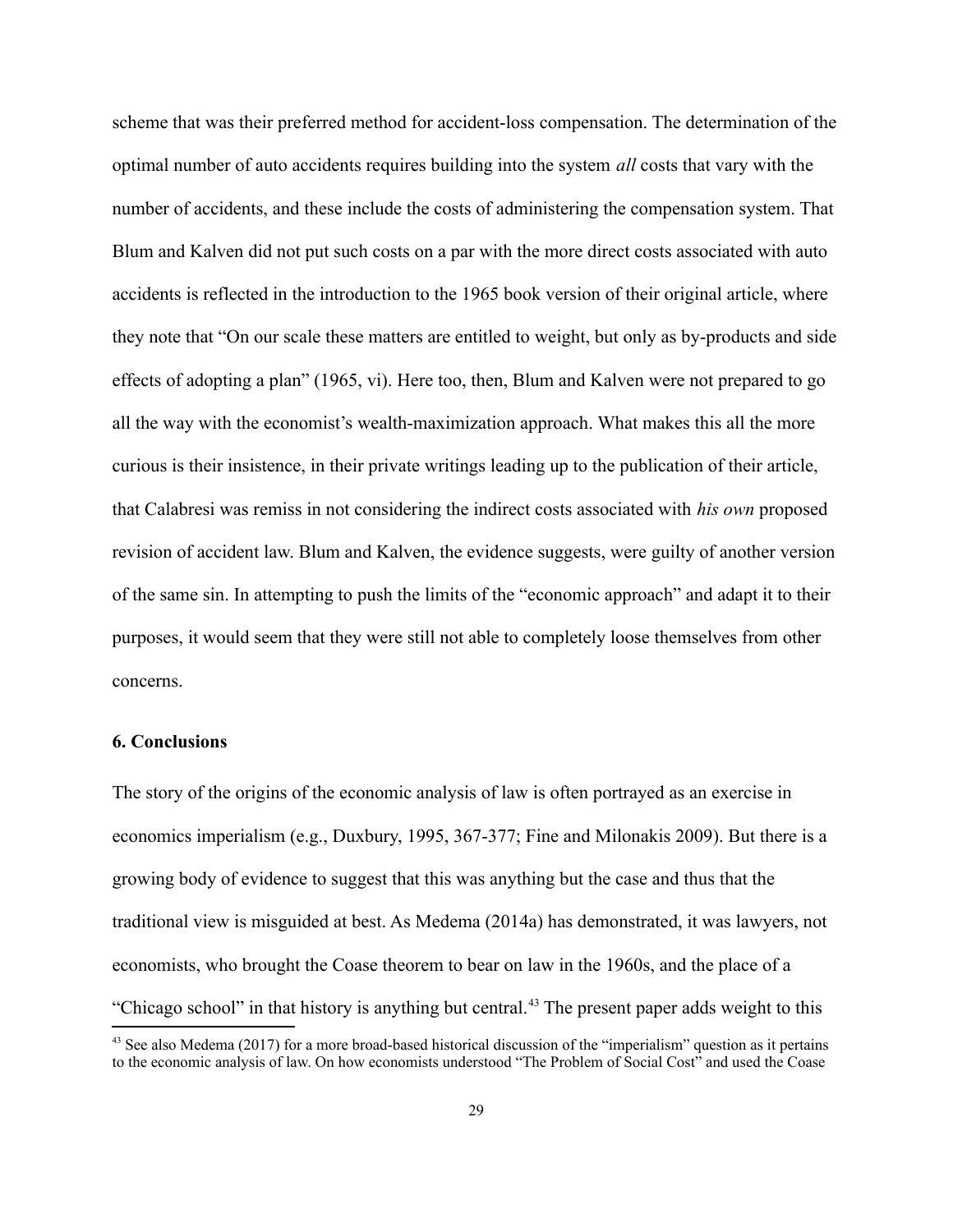alternative perspective on legal-economic history by focusing on the interactions between lawyers and economists at Chicago and the earliest steps toward interdisciplinarity. The lawyers at Chicago are central to the story here, and these legal scholars were reaching out to economists for insights that would further their efforts to determine whether, and the extent to which, economic thinking could properly inform legal analysis and how that thinking might shed light on a legal issue of major social and legal importance.

What our analysis reveals is that *all* of the players examined here have in common a sense that economic thinking *can* be fruitfully applied to the analysis of legal issues. Where they differed was in the utility, appropriateness, and extent to which one should do so, and the conclusions that one could, and should, properly draw from the analysis so applied. In short, the interdisciplinary effort that became known as the economic analysis of law was alive and well at Chicago throughout the 1960s in areas beyond antitrust, but the perspectives on how economic analysis should inform law and the lessons to be taken from it were anything but homogeneous.

#### **References**

- Anderson, James M., Paul Heaton and Stephen J. Carroll. 2010. *The U.S. Experience with No-Fault Automobile Insurance. A Retrospective*, Rand Institute for Civil Justice, Rand Corporation.
- Blum, Walter J. and Harry Kalven, Jr. 1952. "The Uneasy Case for Progressive Taxation," *University of Chicago Law Review*, 19 (3), pp. 417-520.
- Blum, Walter J. and Harry Kalven, Jr. 1953. *The Uneasy Case for Progressive Taxation*, Chicago, Chicago University Press.

theorem during this period, see Marciano and Frischmann (2015) and Medema (2014c).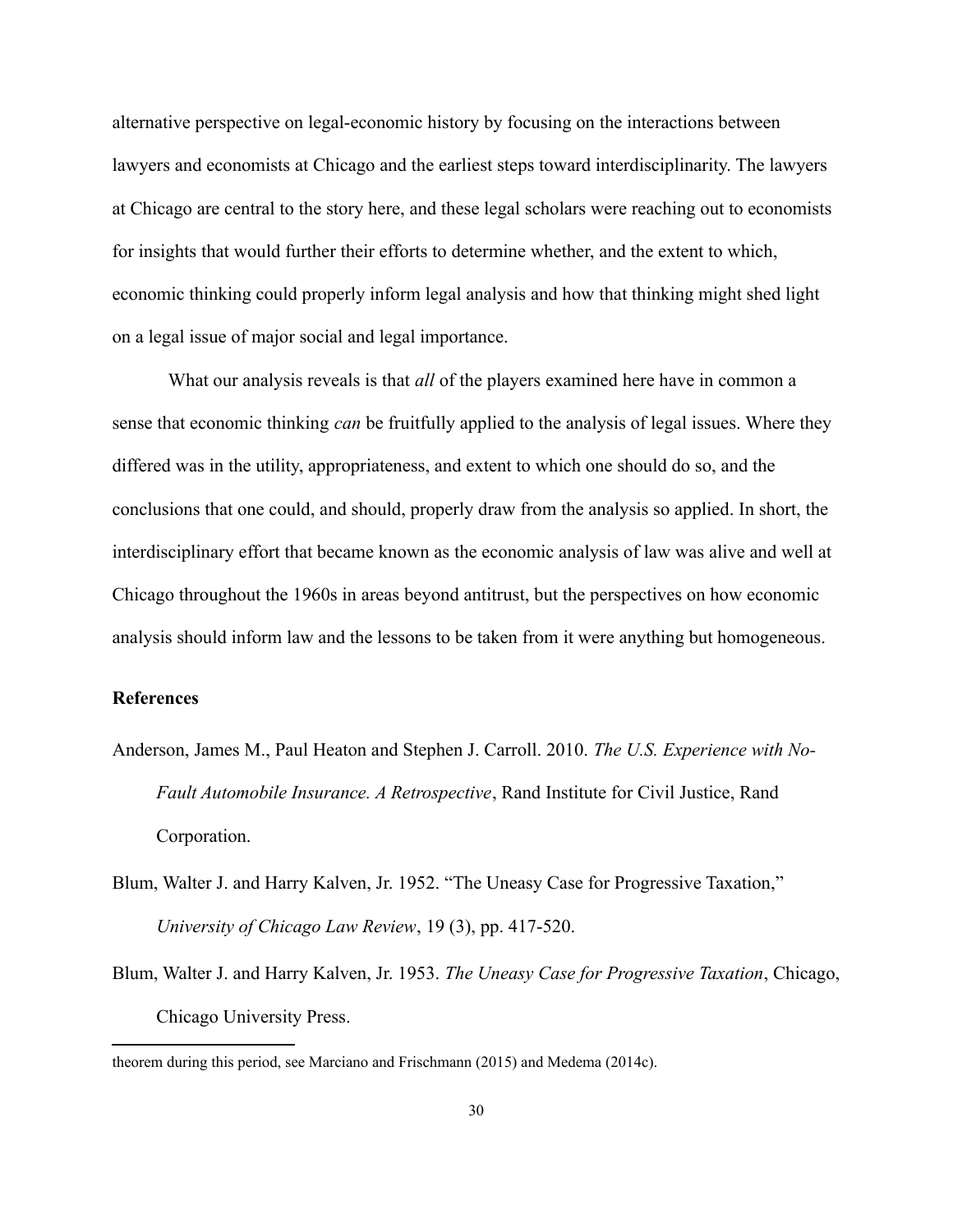- Blum, Walter J. and Harry Kalven, Jr. 1964. "Public Law Perspectives on a Private Law Problem: Auto Compensation Plans," *University of Chicago Law Review*, 31 (4), pp. 641- 723.
- Blum, Walter J. and Harry Kalven, Jr. 1965. *Public Law Perspectives on a Private Law Problem: Auto Compensation Plans*. Boston: Little, Brown & Company.
- Blum, Walter J. and Harry Kalven, Jr. 1967. "The Empty Cabinet of Dr. Calabresi: Auto Accidents and General Deterrence," *University of Chicago Law Review*, 34 (2), pp. 239-73.
- Calabresi, Guido. 1961. "Some Thoughts on Risk Distribution and the Law of Torts," *Yale Law Journal*, 70 (4), pp. 499-553.
- Calabresi, Guido. 1965a. "The Decision for Accidents: An Approach to Nonfault Allocation of Costs," *Harvard Law Review* 78 (4), pp. 713-45.
- Calabresi, Guido. 1965b. "Fault, Accidents and the Wonderful World of Blum and Kalven," *Yale Law Journal* 75 (2), pp. 216-38.
- Calabresi, Guido. 1975. "Concerning Cause and the Law of Torts: An Essay for Harry Kalven, Jr.," *University of Chicago Law Review,* 43, pp. 69-108.
- Coase, Ronald H. 1960. "The Problem of Social Cost," *Journal of Law and Economics*, 3 (Oct.), pp. 1-44.
- Coase, Ronald H. 1993. "Law and Economics at Chicago," *Journal of Law and Economics*, 36 (1), pp. 239-54.
- Conard, Alfred. 1964. "The Economic Treatment of Automobile Injuries," *Michigan Law Review*, 63(2), pp. 279-326.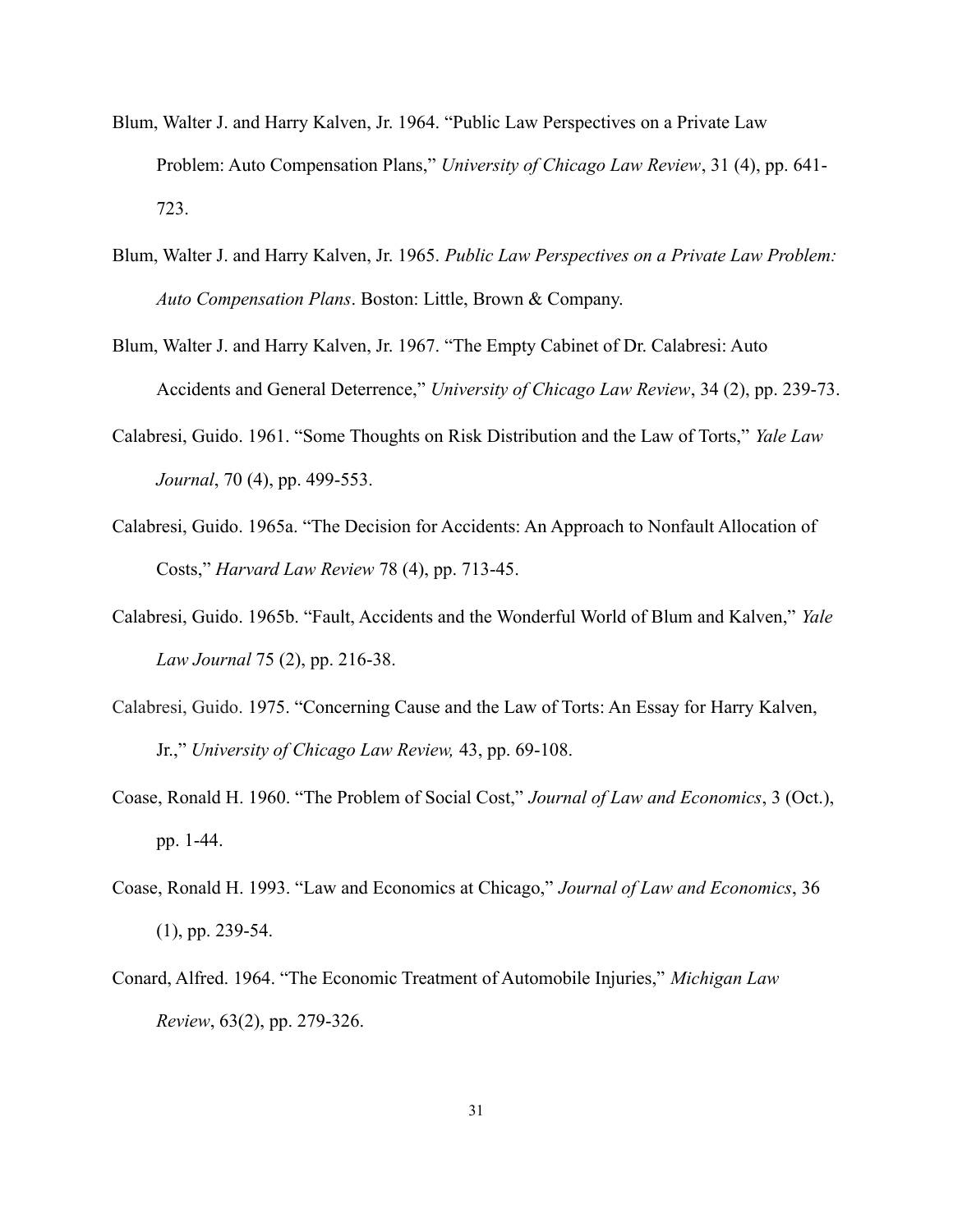- Conard, Alfred, James Morgan, Robert Pratt, Jr., Charles Voltz and Robert Bombaugh. 1964. *Automobile Accidents Costs and Payments : Studies in the Economics of Insuring Reparations*, Michigan Legal Studies, University of Michigan Press.
- Demsetz, Harold. 1964. "The Exchange and Enforcement of Property Rights," *Journal of Law and Economics*, 7 (Oct.), pp. 11-26.
- Director, Aaron. 1952. *Defense, Controls and Inflation*, Chicago, Chicago University Press.
- Duxbury, Neil. 1995. *Patterns of American Jurisprudence*, Oxford: Oxford University Press.

Ehrenzweig, A. 1951. *Negligence Without Fault*. Berkeley, CA: University of California Press.

- Ehrenzweig, A. 1955. "Full Aid Insurance for the Traffic Victim—A Voluntary Compensation Plan," *California Law Review*, 43(1), pp. 1-48.
- Ben Fine and Dimitris Milonakis. 2009. *From Economics Imperialism to Freakonomics: The Shifting Boundaries Between Economics and Other Social Sciences*. London: Routledge.
- Fleury, Jean-Baptiste. 2015. "Massive Influence with Scarce Contributions: the rationalizing economist Gary S. Becker, 1930-2014," *European Journal of Law and Economics*, 39 (1), pp. 3-9.
- Flink, James J. 1972. "Three Stages of American Automobile Consciousness," *American Quarterly*, 24 (4), pp. 451-473.
- Franklin, Marc A. , Robert H. Chanin and Irving Mark. 1961. "Accidents, Money, and the Law: A Study of the Economics of Personal Injury Litigation," *Columbia Law Review*, 61 (1), pp. 1-39.
- Green, Leon. 1958. *Traffic Victims: Tort Law and Insurance,* Evanston, Northwestern University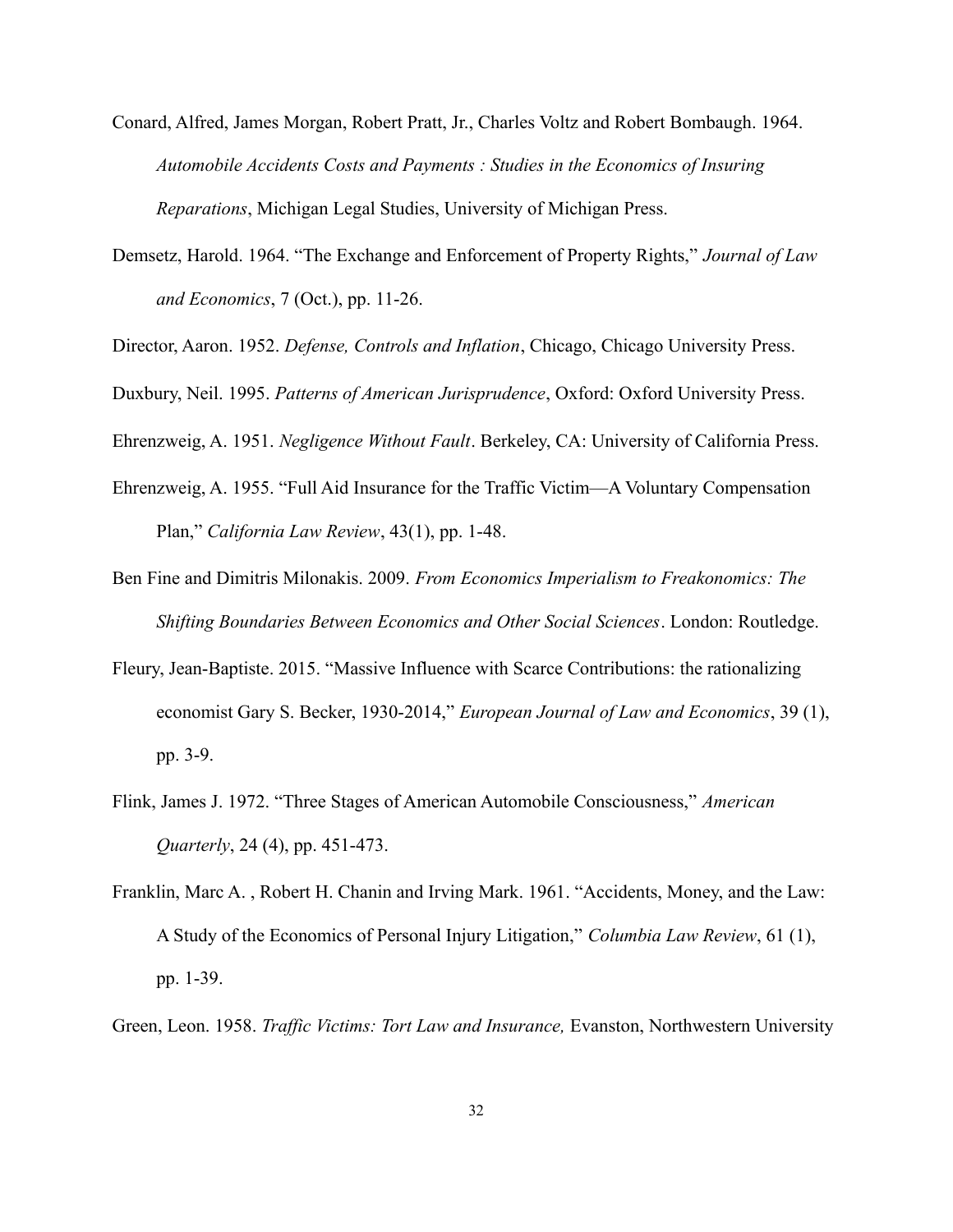Press.

Gregory, Charles O. and Harry Kalven, Jr. 1959. *Cases and Materials on Torts*, Little, Brown.

- Harnay, Sophie and Alain Marciano. 2009. "Posner, Economics and the Law: From 'Law and Economics' to an Economic Analysis of Law," *Journal of the History of Economic Thought,* 31(2), pp. 215-232.
- James, Flemming Jr. 1959. "The Columbia Study of Compensation for Automobile Accidents: An Unanswered Challenge," *Columbia Law Review,* 59: 408-424.
- James, Flemming Jr. and S. Law. 1952. "Compensation for Auto Accident Victims—A Story of Too Little and Too Late," *Connecticut Bar Journal*, 26(1), pp. 70-81.
- Kalven, Jr. Harry. 1955. "Review of Albert Armin Ehrenzweig, *"Full Aid" Insurance for the Traffic Victim: A Voluntary Compensation Plan*," 33 *Texas Law Review* 778.
- Kalven, Jr. Harry. 1956. "The Jury in Auto Cases: Invitation to Research," *Virginia Law Weekly*, 22.
- Kalven, Jr. Harry. 1957. "Compulsory Auto Insurance," *Chicago Sun-Times*, Nov 24, p. 3.
- Kalven, Jr. Harry.1959. "Review of Leon Green, *Traffic Victims: Tort Law and Insurance*," *University of Chicago Law Review*, 26 (4), pp. 679-686.
- Kitch, Edmund W. 1983. "The Fire of Truth: A Remembrance of Law and Economics at Chicago, 1932-1970," Journal of Law and Economics, 26 (1), pp. 163-234
- Marciano, Alain. 2012. "Guido Calabresi's Economic Analysis of Law, Coase and the Coase theorem," *International Review of Law and Economics*, 32 (1), pp. 110-118..

Marciano, Alain and Giovanni Ramello. 2014. "Consent, Choice and Guido Calabresi's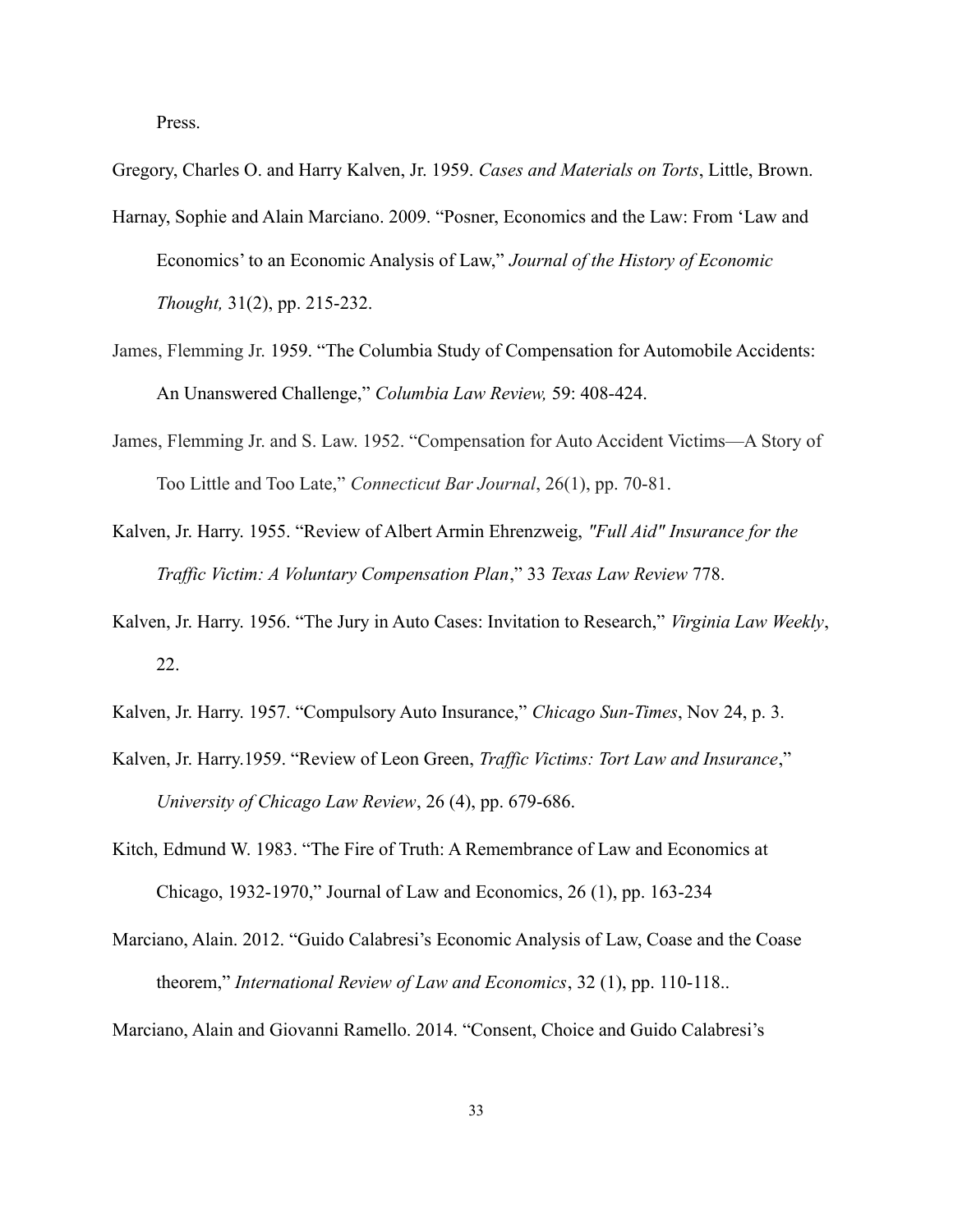Heterodox Economic Analysis Of Law," *Law and Contemporary Problems*, 77 (2), pp. 97- 116.

- Marciano, Alain and Brett Frischmann. 2015. "Understanding The Problem of Social Cost," *Journal of Institutional Economics*, 11 (2), pp. 329–352.
- Marciano, Alain and Rustam Romaniuc. 2015. "Accident costs, resource allocation and individual rationality: Blum, Kalven, and Calabresi," *European Journal of the History of Economic Thought*, 22 (6), pp. 1084-1114.
- McCord Wright, David. 1954. "Review of The Uneasy Case for Progressive Taxation by Walter J. Blum; Harry Kalven," *Stanford Law Review*, 6 (3), pp. 583-584
- Medema, Steven G. 1998. "Wandering the Road From Pluralism to Posner: The Transformation of Law and Economics, 1920s-1970s," In *The Transformation of American Economics: From Interwar Pluralism to Postwar Neoclassicism: History of Political Economy Annual Supplement,* 30, pp. 202-24.
- Medema, Steven G. 2014a. "Debating Law's Irrelevance: Legal Scholarship and the Coase Theorem in the 1960s," *Texas A&M Law Review* 2 (2), pp.159-213.
- Medema, Steven G. 2014b. "*Juris Prudence*: Calabresi's Uneasy Relationship with the Coase Theorem," *Law and Contemporary Problems* 77 (2), pp. 65-95.
- Medema, Steven G. 2014c. "1966 and All That: The Birth of the Coase Theorem Controversy," *Journal of the History of Economic Thought* 36 (3): 271-303.
- Medema, Steven G. 2017. "Scientific Imperialism or Merely Boundary Crossing? Economists, Lawyers, and the Coase Theorem at the Dawn of the Economic Analysis of Law," in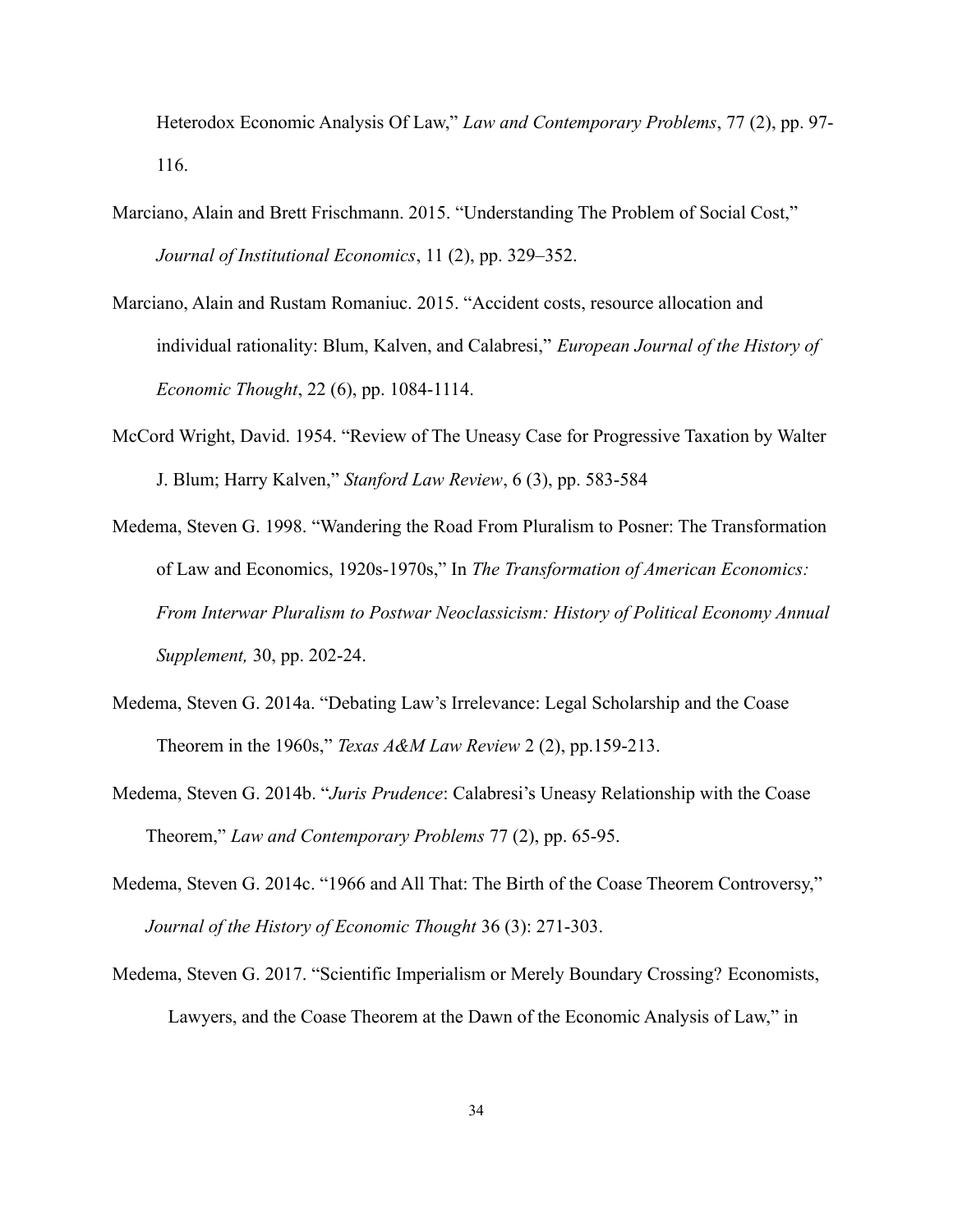Uskali Mäki, Adrian Walsh, and Manuela Fernández Pinto, eds., Scientific Imperialism: Exploring the Boundaries of Interdisciplinarity. London: Routledge, pp. 89-116.

Plant, Marcus L. 1955. "Review of "Full Aid" Insurance for the Traffic Victim by A. A. Ehrenzweig, and The Law of Compulsory Motor Vehicle Insurance in South Africa. A Treatise on the Motor Vehicle Insurance Act by A. Suzman and G. Gordon," *American Journal of Comparative Law*, 4 (1), pp. 117-121.

Posner, Richard A. 1972. *Economic Analysis of Law*. Little, Brown and Co. New York.

- Posner, Richard A. 1987. "The Decline of Law as an Autonomous Discipline," *Harvard Law*  Review, 100 (4), pp. 761-780.
- Rothbard, Murray N. 2010. *Strictly Confidential: The Private Volker Fund Memos of Murray N. Rothbard*, edited by David Gordon, LVMI.
- Rottenberg, Simon. 1956. "The Baseball Players' Labor Market," *Journal of Political Economy,*  64 (June), pp. 242–58.
- Rottenberg, Simon. 1965. "Liability in Law and Economics," *American Economic Review* 55 (March), pp.107-144.
- Shaviro, Daniel. 2013. "The Forgotten Henry Simons," *Florida State University Law Review*, 41 (1), pp. 2-38.
- Simons, Heny C. 1938. *Personal income taxation; the definition of income as a problem of fiscal policy*, Chicago, Chicago University Press.

Stigler, George. 1966. *The Theory of Price*, Chicago, Chicago University Press.

Van Horn, Robert and Philip Mirowski. 2009. "The Rise of the Chicago School of Economics,"